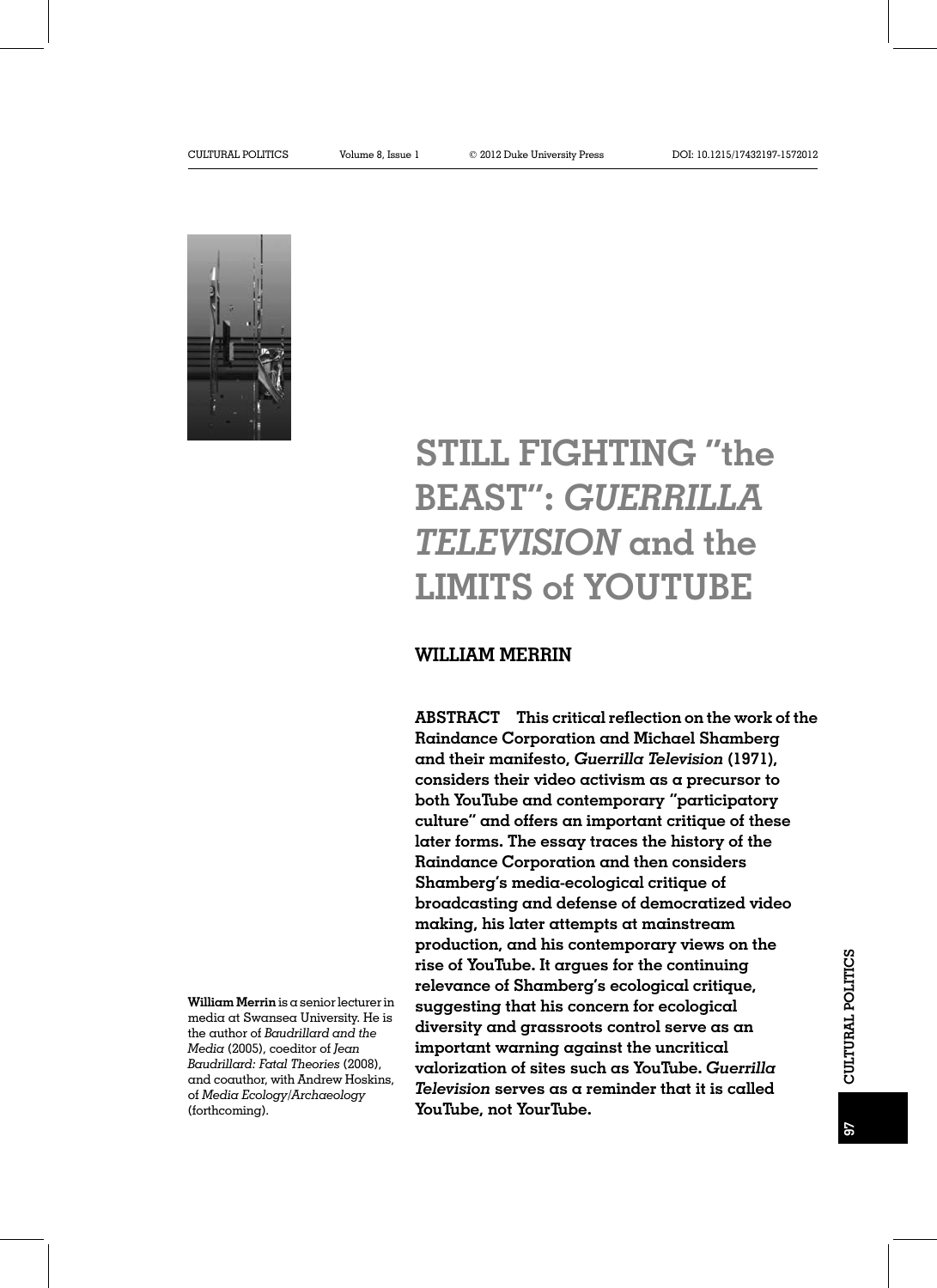KEYWORDS: YouTube, video activism, user-generated content, alternative media

Growing up in America on television is like learning how to read but being denied the chance to write.

—Shamberg and Raindance Corporation, Guerrilla Television

YouTube's success has been astonishing. It has risen<br>from nothing to become, in a few years (in its own<br>words), "the largest worldwide video-sharing community" from nothing to become, in a few years (in its own (accessed October 31, 2011): the leading site and center of online video production and sharing. Founded in February 2005, it was receiving more than 100 million views a day by July 2006 (BBC 2006), rising to more than 1 billion views by October 2009 (Hurley 2009), 2 billion by May 2010 (BBC 2010), and 3 billion by May 2011 (Waters 2011). The majority of these videos were placed there by individuals, whose collective efforts have achieved staggering results: by November 2010, YouTube was reporting that more than thirty-five hours of video were being uploaded every minute, up from twenty-four hours a minute in March 2010 (YouTube 2010a). As YouTube itself explains, putting the broadcast era into context, "more video is uploaded to YouTube in 60 days than the 3 major US networks created in 60 years," the equivalent of putting more than 150,000 new "full-length movies in theaters every week" (2010a). While much of the content is professionally produced, and legally or illegally uploaded, the volume of nonprofessional material remains huge.

Web video is only one example of a broader phenomenon transforming the existing media ecology: that of "user-generated content." The nineteenth and twentieth centuries were dominated by "the broadcast model" of media production, distribution, and consumption, in which large-scale, highly capitalized industries mass-produced identical information, messages, and services for mass distribution along a small number of dominant channels for mass consumption by mass audiences. This was a top-down, one-to-many, hub-and-spoke mode of macro production and delivery in which the audience's role was primarily limited to consumption (Benkler 2006: 179).

What caused this change was the ongoing development and success of digital technologies. The increasing capacities of personal computers, the popular takeoff of networked computing, the digitalization of the major media forms, and the commercial success of personal, connected, digital devices transformed broadcasting. These technologies not only allowed us to consume broadcast product, but they also served as media creation tools and personal communication devices, enabling us to produce, distribute, and share content among our peers and linked audiences and taking us into a much more complex, "post-broadcast" media ecology (Merrin 2008).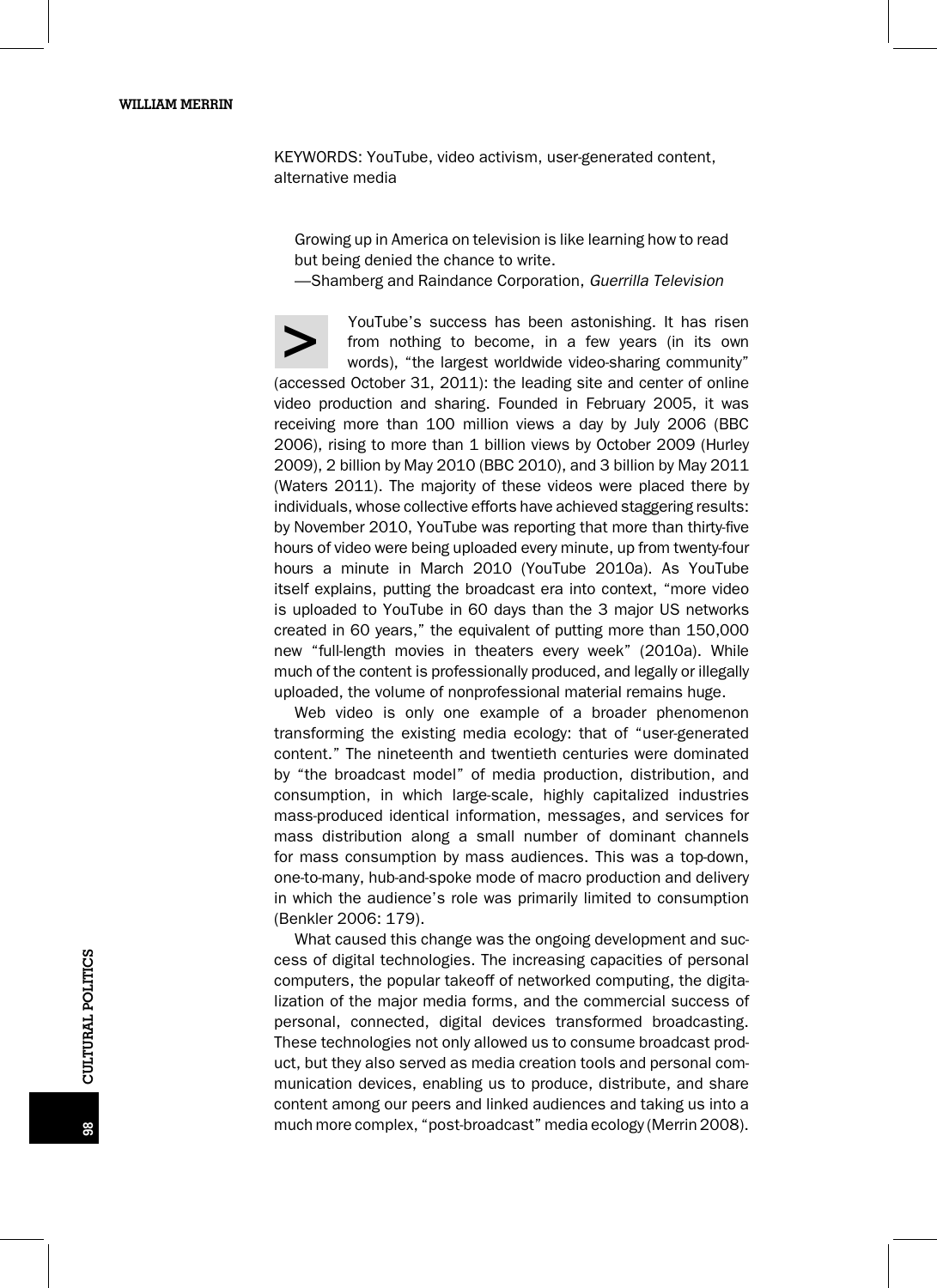Over the past few years, a body of academic work has grown to explore this shift to a "participatory culture" (Jenkins 2006; see also Anderson 2006; Benkler 2006; Bruns 2007, 2008; Gillmor 2006; Howe 2008; Leadbeater 2008; O'Reilly 2005; Rosen 2006; Shirky 2008; Tapscott and Williams 2007). Although this literature captures contemporary changes well, where it is weak is in the history of these developments. Technological histories of the invention of computing, software, and the Internet are common, but as Henry Jenkins points out, we need to understand the history of our use of digital media and the cultural practices that surround it. YouTube, for example, "may represent the epicenter of today's participatory culture but it doesn't represent its origin point for any of the cultural practices people associate with it" (Burgess and Green 2009: 110).

Jenkins's own attempt to trace this predigital history of YouTube and user participation is brief (2009: 109–25) and cannot begin to trace the range of behavioral and theoretical traditions that come together in contemporary participatory culture. I want to focus here on one particular precursor, the video-activist tradition, and one particular case study, that of the Raindance Corporation and its 1971 manifesto, Guerrilla Television, published by Michael Shamberg, to consider their ideas and activities and their relationship with contemporary web video. This case study not only sheds light on the complex roots of user-generated content but also carries lessons about its contemporary forms, fulfilling Jenkins's hope that "by reclaiming what happened before YouTube, we may have a basis for judging how well YouTube really is serving the cause of participatory culture" (2009: 125). In particular, I argue, Shamberg's concerns for media diversity and personal and grassroots control contain important lessons for how we understand YouTube and other emerging "beasts" of the digital media era. While YouTube fulfills many of the video activist's hopes for a democratic, user-created, and shared mode of video expression, Shamberg's ecological critique poses important questions for the dominant video-sharing model and organization.

## THE RAINDANCE CORPORATION

The Raindance Corporation, founded in October 1969 by Frank Gillette, Michael Shamberg, Louis Jaffe, and Marco Vassi, was a collection of artists and video activists who were emerging out of the countercultural scene and early experiments with video. Nam June Paik is considered the pioneer of the use of video, having purchased one of the first portable video cameras and recorders in 1965 (Boyle 1997: 4), but it took until 1967 and the commercial availability of the portapak video camera for a video underground to develop, through exploring this new medium's properties. Paul Ryan, a research assistant to Marshall McLuhan during his 1967–68 residency at Fordham University, was among this group. He borrowed the university's equipment in summer 1968 and met Frank Gillette, who borrowed it for his own experiments, including video portraits of street life. By the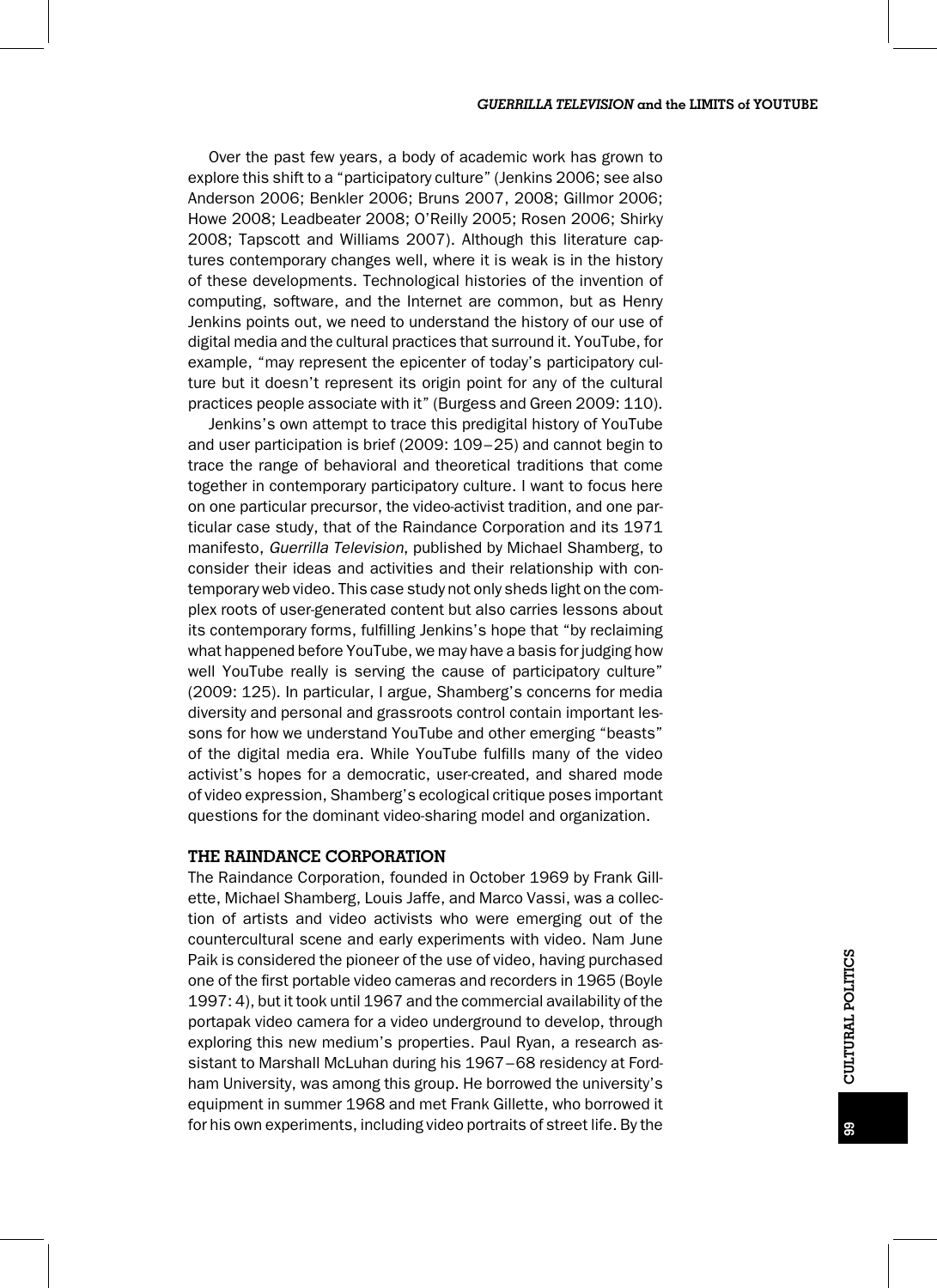end of 1968, Gillette united with David Cort, Ken Marsh, and Howard Gutstadt to form the first video group, Commediation. Attracted to the portability and affordability of video and its instant playback and rerecordability, the early scene was united in its recognition of the medium's potential to involve ordinary people and to break the monolithic viewpoint of mainstream TV by offering a variety of perspectives (Boyle 1997: 6).

Commediation only lasted a few months. By early 1969, Gillette met Ira Schneider, and their collaboration for the exhibition TV as a Creative Medium—a piece of video art called Wipe Cycle—brought them to the attention of Shamberg, a *Time* journalist. It was Gillette who conceived the idea for "an alternative media think tank" called the Raindance Corporation to complement the scene's productions and provide "a theoretical basis for implementing communication tools in the project of social change" (Gigliotti 2003). Raindance was registered as a Delaware corporation in October 1969 and leased a loft at 24 East Twenty-Second Street.

When Schneider joined Raindance he brought with him a newsletter his friends Beryl Korot and Phyllis Gershuny were working on. It became the basis for Radical Software, whose first volume ran from spring 1970 to spring 1972 (Radical Software 2003). Though the journal made Raindance the most famous video group, it was part of a thriving scene that also included Global Village and the Videofreex (both founded in 1969), the People's Video Theater and the Media Access Center (both founded in 1970), and the Alternate Media Center at New York University (founded in 1971) (Boyle 1997; Shamberg and Raindance Corporation 1971b: 16–19).

Raindance was renamed the Raindance Foundation in June 1971 and became a tax-exempt cultural institution to qualify for New York State Council on the Arts grants. To reach a wider audience Shamberg turned their key ideas into a book, Guerrilla Television, published in November 1971 (Shamberg and Raindance Corporation 1971a, 1971b).<sup>1</sup> This proved the high-water mark of the movement. Raindance moved upstate in 1972 to Ulster County, where Schneider and Korot oversaw the publication of Radical Software, from the second volume until the journal folded in 1974, and of the influential collection Video Art: An Anthology. By the time of Raindance's official end in 1993, its principal figures had long moved on to other careers.

Raindance was notable for eschewing a left-wing political agenda, with Shamberg pointedly dissociating the group from the revolutionary idea of guerrilla warfare and redefining radical to avoid leftist connotations: "We...believe in post-political solutions to cultural problems which are radical in their discontinuity with the past" (Shamberg and Raindance Corporation 1971a: ix). While many on the left were suspicious of technology, the video activists embraced it, finding inspiration in another philosophy, pioneered by Stewart Brand and developed by Gillette, Ryan, and Shamberg and best described as "cybernetic McLuhanism." Emerging out of the counter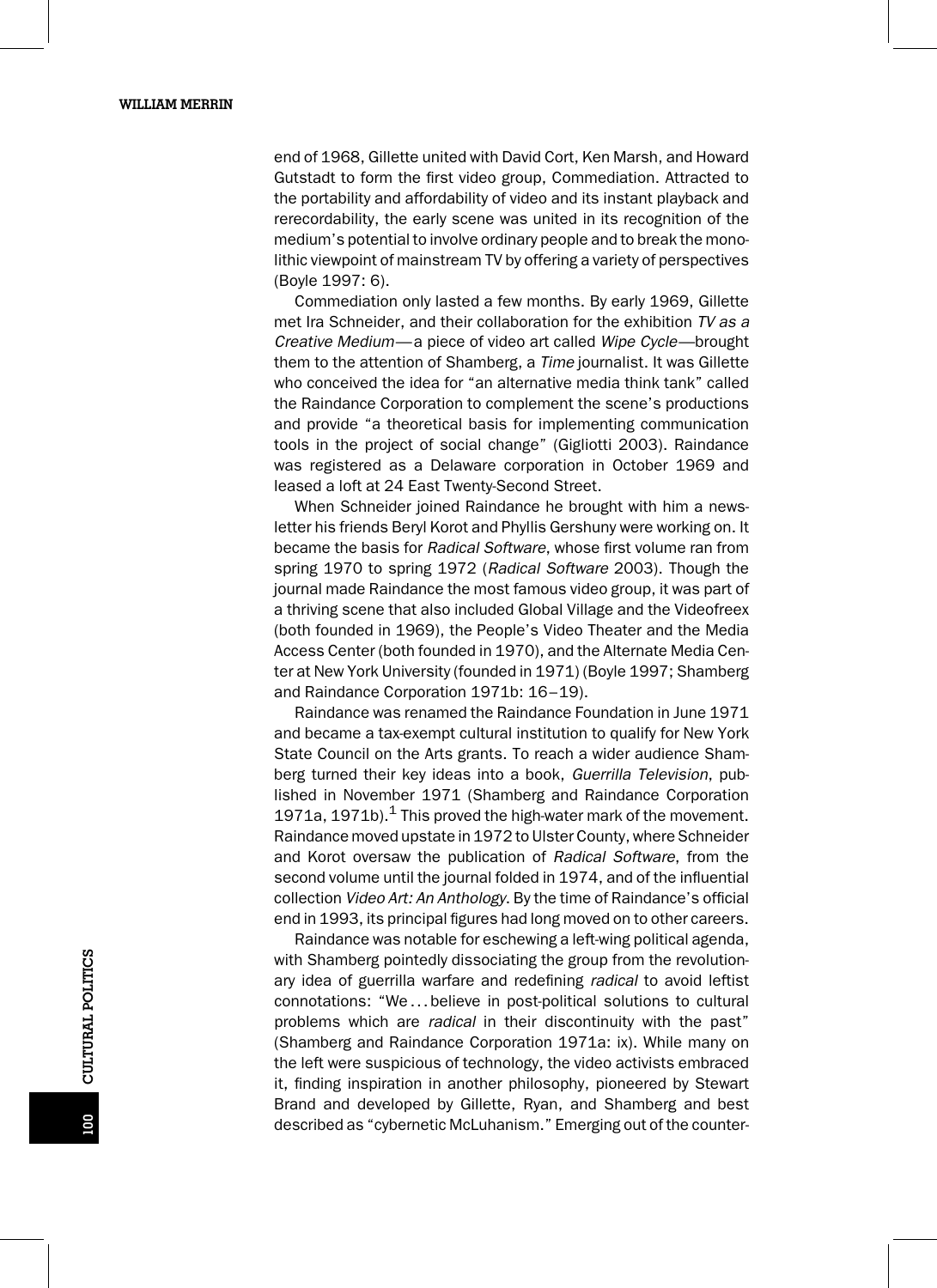culture, it synthesized McLuhan's ideas on electronic media, the futurist ideas of Buckminster Fuller, and a cybernetics rooted in the formulations of Norbert Wiener and reinterpreted through Gregory Bateson's systems-theory ecological approach.

Despite its influence, this philosophy has been almost entirely written out of mainstream media theory textbooks. Its most extensive coverage comes in the work of Fred Turner (2006), in which he traces the interrelated development of postwar American militaryindustrial research culture and the counterculture. Turner explores how the counterculture produced a "new communalist" movement that came to valorize individual self-sufficiency and personally controlled technology as the key to producing new modes of consciousness and social organization. He highlights Brand's role in drawing together this cybernetic McLuhanist philosophy and acting as a link between different scientific and countercultural groups through his connections and influential publication the Whole Earth Catalog (1968–71). From there, Turner traces the path of this philosophy through the development of personal computing, Brand and Larry Brilliant's creation of the online bulletin-board system "the WELL" (Whole Earth 'Lectronic Link) in 1985, and the popular spread of its ideas about "cyberspace," the "wired world," and the "new economy." What is missing from Turner's account, however, is the wider take-up of this cybernetic McLuhanism, especially among the video-activist community. As well as Raindance, this philosophy also inspired many of the contributors to Radical Software and related media manifestos such as Gene Youngblood's 1970 Expanded Cinema and Ryan's 1973 Birth, Death, and Cybernation. To date, this tradition has received little or no attention within media studies.

Though written by Shamberg, Guerrilla Television was intended as a summative statement of Raindance's vision and provides the best overview of its philosophy. Echoing the style of the Whole Earth Catalog, it was designed by Ant Farm, which used a collage-like effect by including drawings, handwriting, printed text, photographs, and advertisements. It is divided into two separately paginated sections, the theoretical "meta-manual" and the tactical and activist "manual" (Shamberg and Raindance Corporation 1971a, 1971b). Its theoretical content rests on four elements: a philosophy of media ecology, a critique of "Media-America" and broadcasting, a belief in video as a remedy to this system, and a tentative understanding of how computing might influence the future of video.

#### GUERRILLA TELEVISION

Guerrilla Television begins with an overview of a media-ecological vision derived from Wiener, Bateson, and McLuhan. Wiener's cybernetics was inspired by biology and the observation of the organism's relationship with its environment. From this he posited a similarity in the fundamental processes of communication and control in both animal and machine, explaining how both use "feedback" to change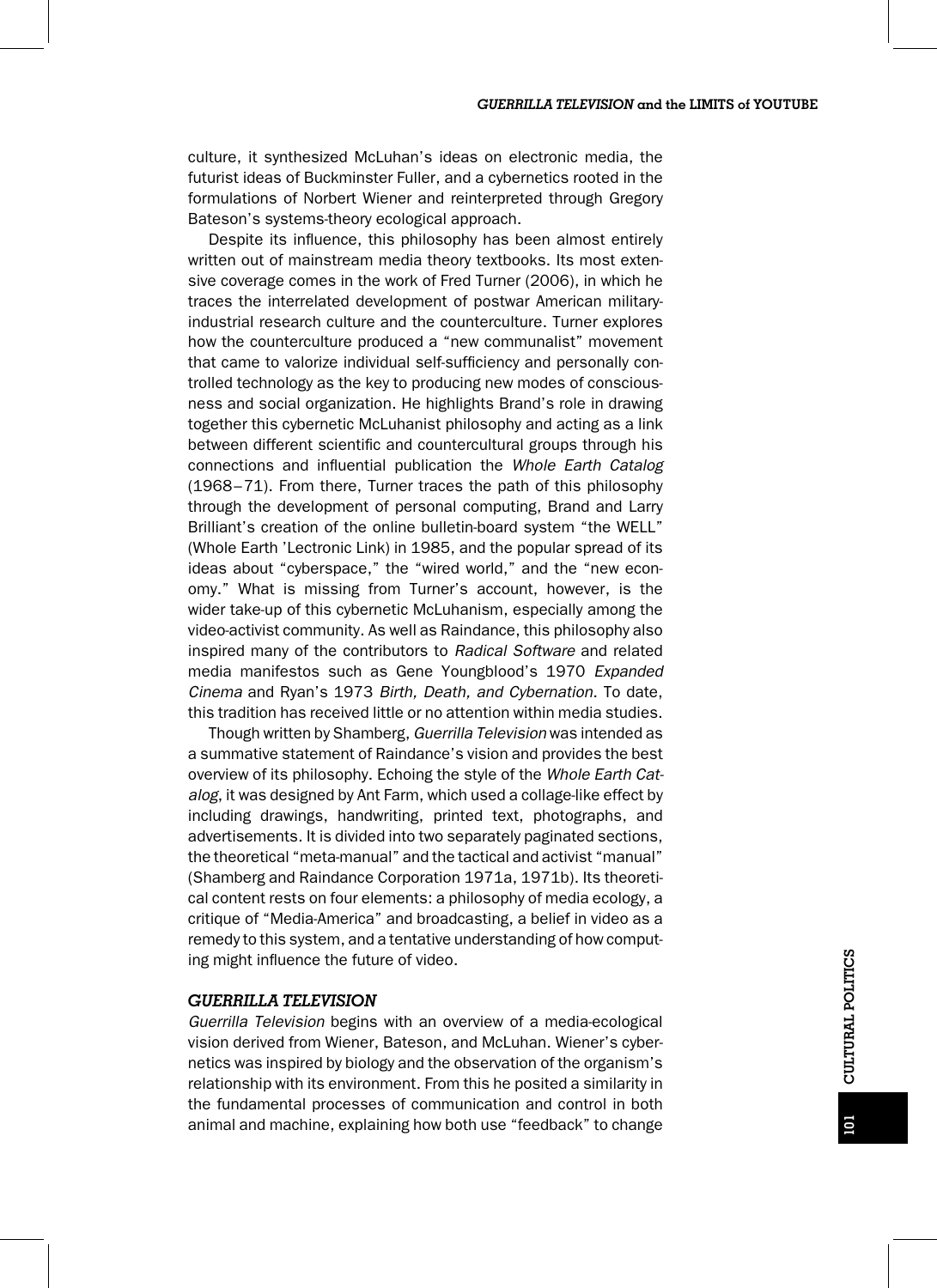their state in relation to new information to reestablish a "homeostatic" environmental relationship (Wiener 1961). Shamberg takes from this the idea "that machines could be understood in the context of animal or biological processes" and thus that "we can best understand and manage technology in a biological context" (Shamberg and Raindance Corporation 1971a: 5).

Shamberg combines Wiener's biological perspective with Bateson's systems-based ecological approach (Bateson 2000) and McLuhan's idea of media forming a specific "environment" with an "ecological" impact (Gordon 1997: 175; McLuhan 1994: 199) to treat technologies like organisms in an environment, existing in a symbiotic relationship with each other and with us. "Media and the man evolve together," Shamberg says, with our technologies acting as recording, storage, and playback devices for our knowledge and "cultural DNA" (Shamberg and Raindance Corporation 1971a: 7). Following Bateson, he thinks of this process as creating a complete "system"—a "media-ecology" or "information environment" formed by the interaction, competition, and evolution of technologies and the "information structures" they create (1971a: 9).

All media have their own "bias," Shamberg says, meaning that they differ in their effects and consequences (1971a: 2, 15, 29). In particular, "some enhance life more than others" (1971a: 2). What all "healthy systems" share, he argues, is an ecological "diversity" and support of "a high variety of forms," a complexity, a minimization of redundancy (limiting loss), symbiotic relationships between forms, and a decentralization and heterogeneity. An unhealthy system, in contrast, is characterized by a simpler, more homogeneous and uniform ecology, dominated by a smaller number of forms (1971a: 32).

Echoing cybernetic concerns for homeostatic balance, Shamberg argues that our very "survival" is at stake in an unhealthy system (1971a: 2). As Bateson's systems theory makes clear, individual adaptation to an antisurvival ecology is not an option: the restoration of a life-enhancing balance requires a transformation of the entire system. "Because we are in an information environment, no social change can take place without new designs in information architecture" (1971a: 9). This requires the embrace of technology (1971a: 1; 1971b: 21): "If we can understand how to orchestrate these technologies, we can work directly on the level where Media-America is shaped," Shamberg argues, and restore a "media-ecological balance" (1971a: 2, 9).

For the Raindance Corporation, the broadcast ecology is a paradigmatic example of an unbalanced, unhealthy system. Shamberg describes broadcast television as "beast television" or "the beast," playing on satanic connotations and the ecological idea of an aggressive, environmentally dominant organism (1971a: 32). Broadcast television, he says, is "highly simplistic and extremely redundant" in its similarity of output, "overly-competitive" in its infighting for the same news and events, "over-centralized" in its organization and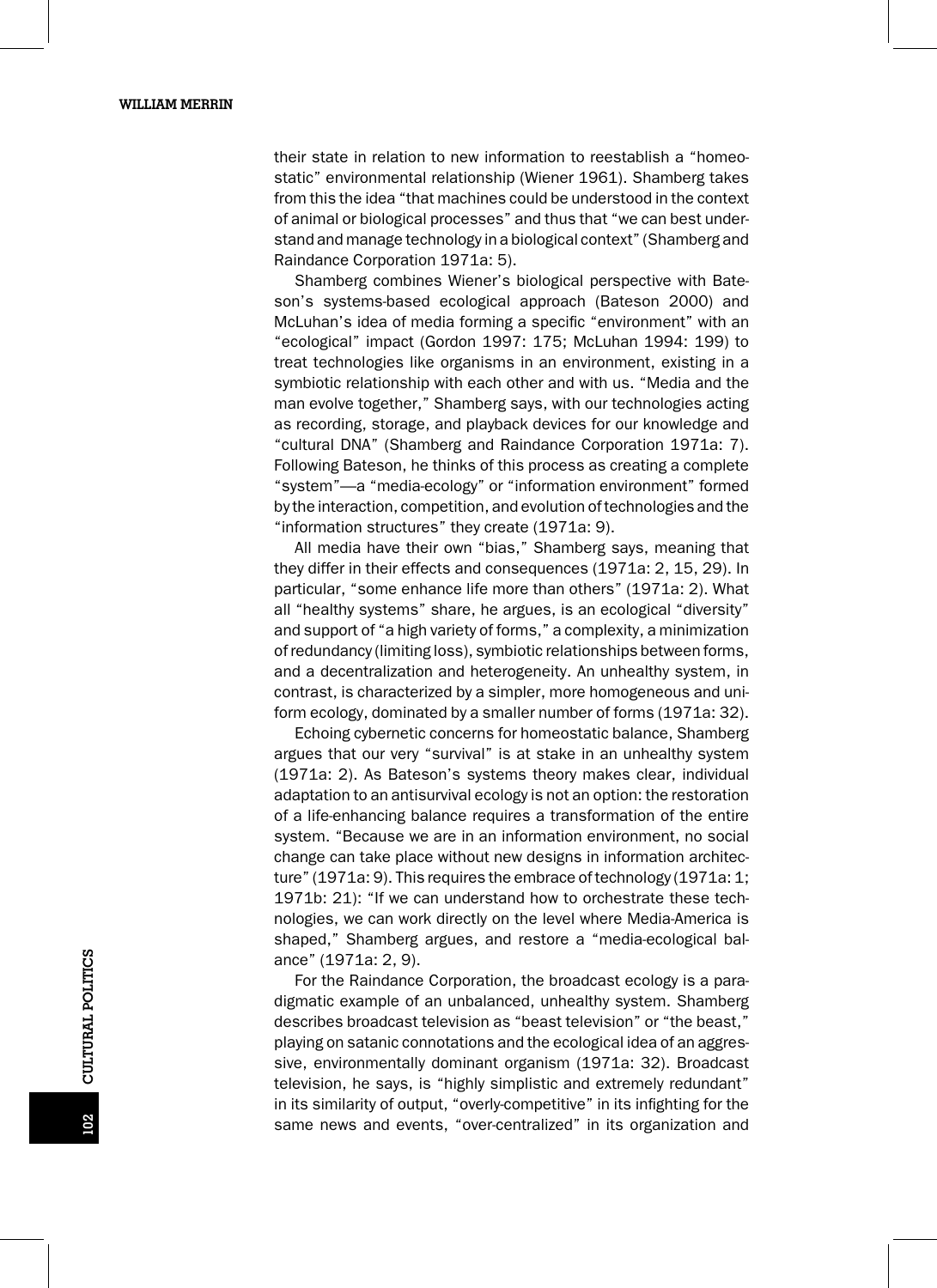decision making, and "wildly unstable" in dropping unsuccessful shows. "The beast...has to lust after huge numbers of people per program to stay alive" (1971a: 32), producing a crowd-pleasing mentality and a collective mass consciousness that reduces diversity (1971b: 9). As Shamberg says: "A standard of success that demands thirty to fifty million people can only trend toward homogenization. Yet homogeneity is entropic. Information survival demands a diversity of options, and they're just not possible within the broadcast technology or context" (1971a: 32). Broadcasting, however, is incapable of change. "Anyone who thinks that broadcast-TV is capable of reform just doesn't understand media," Shamberg concludes. "Reforming broadcast television would be, as Frank Gillette says, like 'building a healthy dinosaur'" (1971a: 32).

The main problem of broadcasting is its unilateral character: "In Media-America, our information structures are so designed as to minimize feedback. There is no feeding back to broadcast television" (1971a: 12). Its technology "has no capacity for feedback," Shamberg says, its one-way transmitters helping to "condition passivity" (1971a: 9) and only allowing responses through tightly controlled avenues such as talk shows (1971a: 12). Just as cybernetics sees feedback as essential to a being's health and survival, so Shamberg sees physical and psychological feedback as essential in a media ecology. Feedback is "a prerequisite for [the] verification of experience," which is itself essential for "psychological balance," he says, yet the "vast psychological environment" of our contemporary information structures is "precisely designed to deny feedback," producing "an incredible cultural tension" (1971a: 12). Broadcasting's unilaterality, therefore, is not only "the opposite of democracy" but, in stifling the voices of the people and verifying "essentially abnormal behavior," is also anti-health and anti-life (1971a: 12), thus representing a "psychic genocide" (1971a: 33).

What we find in Guerrilla Television, therefore, is a radical, countercultural, and democratic manifesto for the overthrow of the entire broadcasting system and the liberation of the productive capacity and voices of the people in all their diversity; though it is a manifesto based not on a political critique but a cybernetic, biological conception of survival in a specific technological environment. "Unless we re-design our television structure our own capacity to survive as a species may be diminished," Shamberg argues, as we succumb to the influence of its "biologically unviable characteristics" (1971a: 9). "Only through a radical re-design of its information structures to incorporate two-way, decentralized inputs can Media-America optimize the feedback it needs to come back to its senses," he concludes (1971a: 12).

The system, however, opposes this participation, permitting "no one direct access to distribute their own material" (1971a: 33). Overly centralized hardware, complex technical standards, the cost of hardware, and the activities of unions and employers all limit who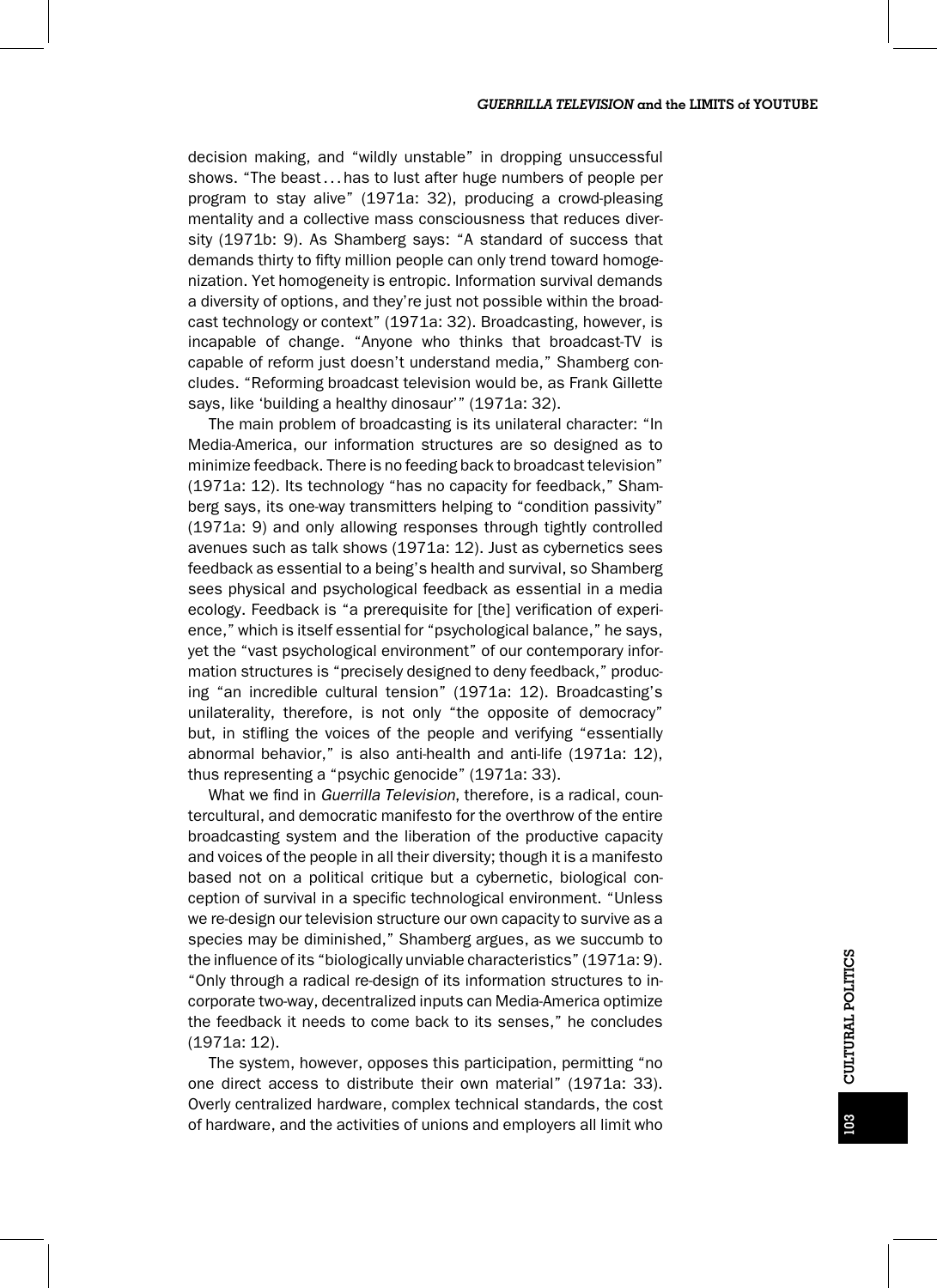can produce content (1971a: 32), ensuring that "all information must be filtered through a select, relatively homogeneous group of people" (1971a: 33). The public's role is to watch: as Shamberg argues, "growing up in America on television is like learning how to read but being denied the chance to write" (1971a: 21).

For Shamberg, video can challenge this system. Whereas some see it as merely "a kind of 'Polaroid home movies,'" he says, "those of us working in the medium believe its significance is much greater than that of a mere improvement on an old medium, that rather videotape can be a powerful cultural tool" (1971a: 26). The reason for this is because, he says, video, like computing and information technology, is "a general-purpose technology," having the flexibility to do a variety of tasks (1971a: 31–32; 1971b: 60). In being used by anyone for whatever he or she wants to say, video is "the perfect tool for media-children who were raised on TV but never allowed to make their own" (1971b: 7). Video is "subversive" in opposing the dominant controlled, unilateral information structures of schools and broadcasting. It is decentralized, it makes high-speed feedback possible, and it gives people the power "to generate their own knowledge" and "to sculpt information-space" (1971a: 22; 1971b: 30).

Video, therefore, has a democratic potential. Whereas broadcast TV is run by people "who operate the cameras in their own interest," and educational TV is run by liberals who operate the cameras "in the people's interest," guerrilla television "gets cameras to the people to let them do it themselves" (1971b: 37). The inspiration is the countercultural ideal of public participation and do-it-yourself (DIY) culture's enabling role, hence its presentation as a "manual" explaining the technologies and strategies for ordinary people. Shamberg's goal was the creation of a popular movement of "community video": an "indigenous production" without professional mediation, in which local groups shoot, edit, and present their own footage, directly expressing their own concerns (1971b: 57). "Guerrilla Television is grassroots television," Shamberg explains. "It works with people, not from up above them" (1971b: 8), helping to produce a new network, community consciousness, and an "information structure" (1971b: 75, 9).

Video also plays a role in developing individual consciousness. Following Ryan, Shamberg argues that "there is a unique cybernetics of self indigenous to an electronic culture" (1971b: 45). The mind exists in relation to and through feedback with its environment (a process Ryan calls "infolding information"), and video serves, therefore, as a means of "self-processing" (see Ryan 1973). As we relate not only to the world but to images of the world, we can use video to feed back our self-produced images of ourselves and our lives "to develop a sense of video self and video grammar" (1971a: 36). In contrast to broadcast TV, which devalues the self with readymade images, video allows self-expression, self-control, and selfverification, enabling you "to assert your own value as information"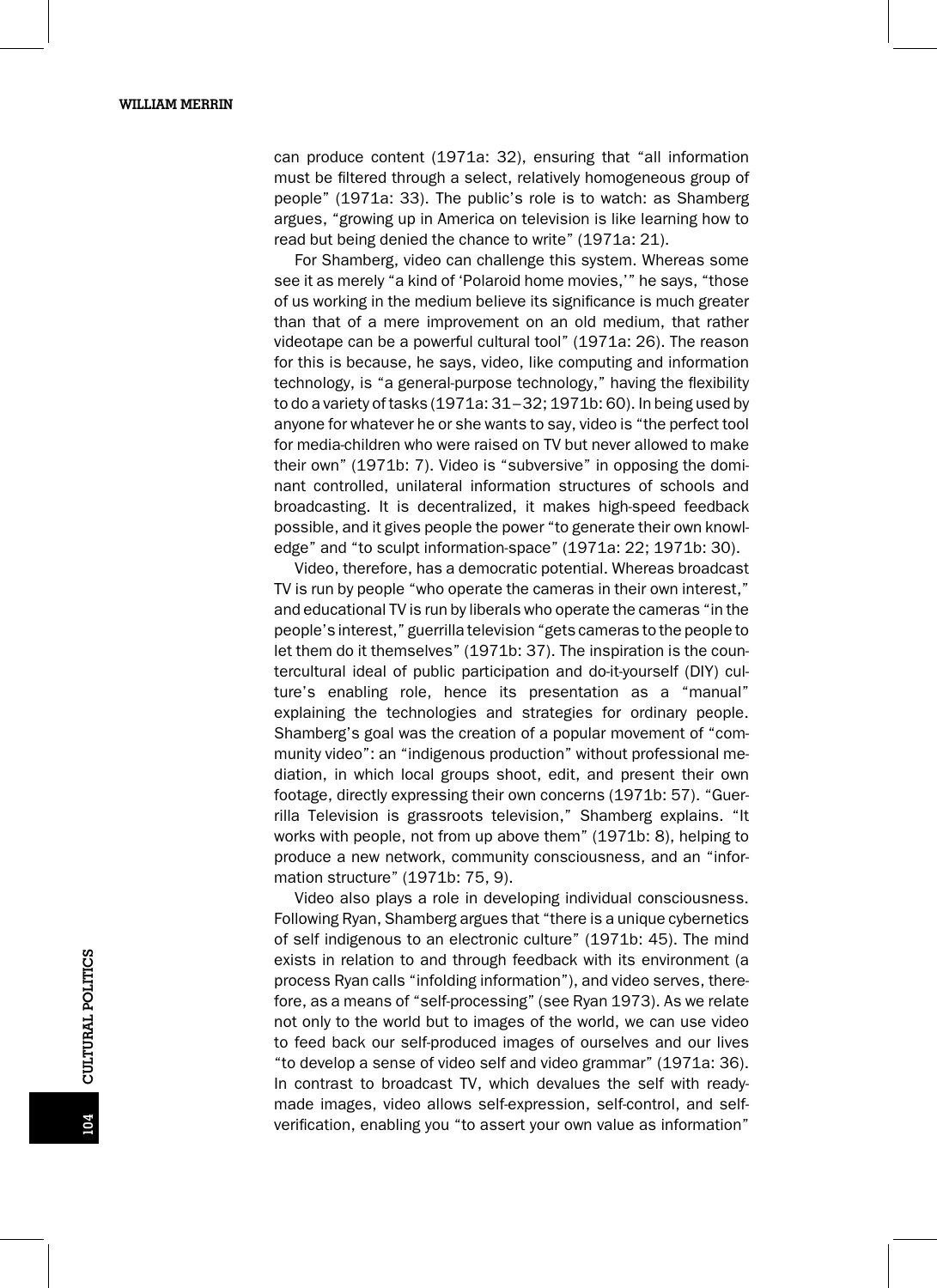(1971b: 45). Making tapes about yourself is "a tool for knowing who you are and combating the superstar behavioral patterns of the media. With tape, being yourself has value in itself" (1971b: 45).

Video allows people to generate "relevant, experience-based information about themselves" (1971a: 36), functioning as a personal tool to "enhance their personal lives" and take control of their "psychological environment" (1971b: 31). Now "people can control information about themselves, rather than surrender that power to outsiders" (1971b: 9). The resulting explosion of personal voices and programming, Shamberg argues, will add to the ecological diversity and to the system's balance and health. "In place of a mass consciousness of millions of people all plugged-in to the same 'show,' is a more flexible collective mind with the option of a high variety of available viewpoints" (1971b: 9).

Video and its feedback are psychologically healthier, therefore, for the individual and collectively healthier in producing a more diverse media ecology. This has democratic implications: for Shamberg, "the inherent potential of information technology can restore democracy in America if people will become skilled with information tools" (1971a: 30). Guerrilla television aims to help organize this process, establishing "survival centers" in the developing information environment (1971a: 36–37) and helping produce radical content—radical software—that can "media-ize" people against the products of broadcasting (1971b: 33). As in the "new communalist" philosophy of the Whole Earth Catalog, self-sufficiency is essential. Shamberg is clear: putting your message on the mainstream channels is not an option; "alternate information systems" are needed (1971a: 29). "Cybernetic guerrilla warfare means re-structuring communication channels, not capturing existing ones" (1971a: 29), but this is only successful if they have their own independent power base and do not depend on "outside support" (1971a: 37).

The spread of video cameras allows the democratization and decentralization of information production, but, Shamberg warns, an effective "generalized video system" also requires control of the means of distribution (1971a: 32). New means of distribution outside the broadcast system are required. The mail service—"the only true people's network" (1971b: 67)—provides one opportunity, guaranteeing "total control of the information cycle," but it suffers from "low-volume" individual distribution (1971a: 31). To compete with broadcasting, we would "need our own transmitters and ideally our own power supplies" (1971b: 67). Amateur radio is one example, "but decentralized transmission of information should be dominant, not fugitive. Each citizen of Media-America should be guaranteed as a birthright access to the means of distribution of information" (1971b: 67). For Shamberg, in surveying current technologies, only cable television had the potential for low-cost community-based production and distribution (1971b: 75).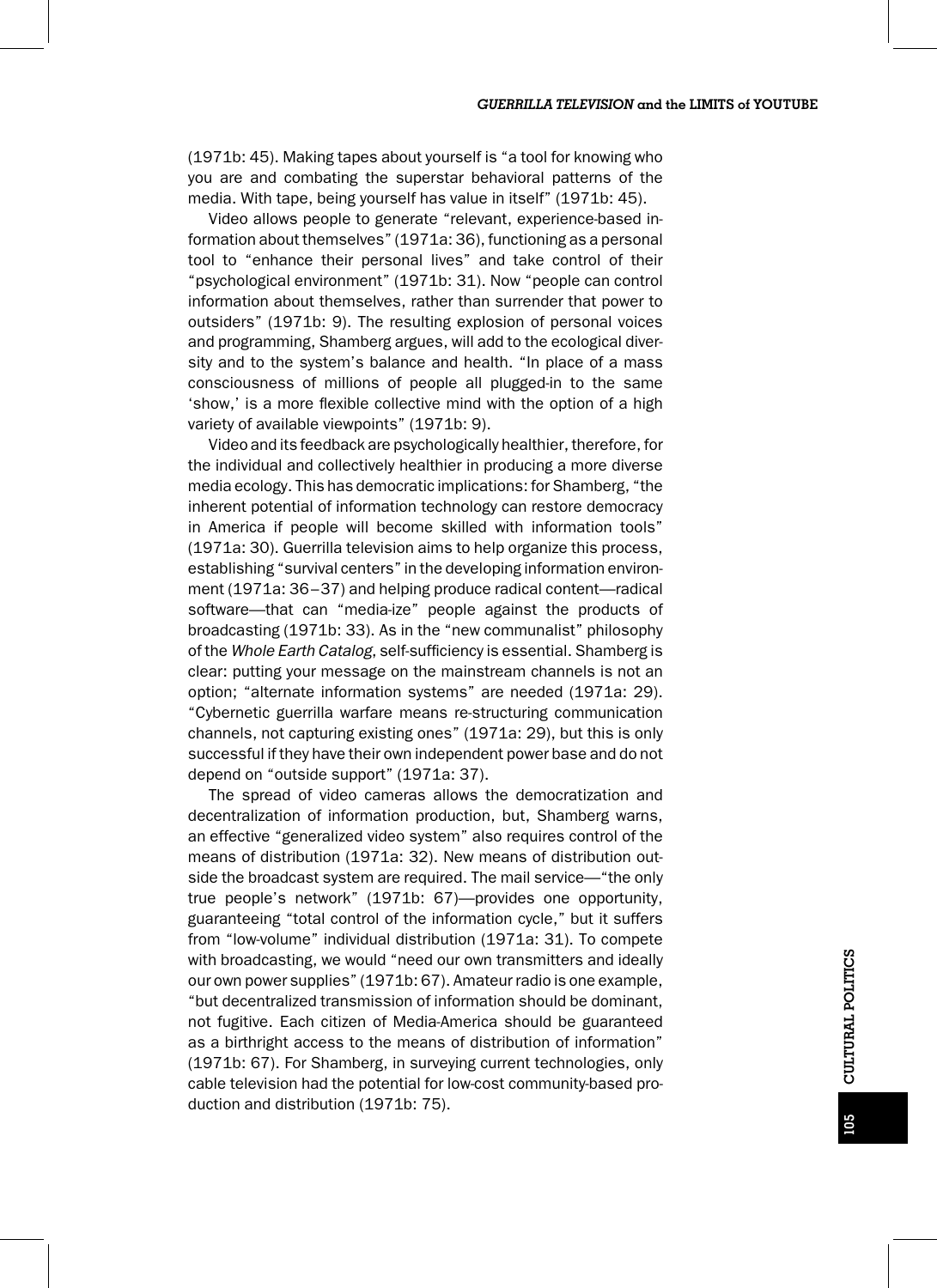In many ways Guerrilla Television is a boundary text. It is a book aimed at fighting analogue broadcasting with analogue videocassettes, yet it employs cybernetics and the language and concepts of computing (radical software) and develops a critique of broadcasting's features that is now common in commentaries on the digital ecology (Benkler 2006; Gillmor 2006; Leadbeater 2008; Shirky 2008). If Shamberg cannot foresee any new medium supplanting television, he does, tentatively, see the possible effects of developments in computing and grasps toward a future of media symbioses and the use of digital cable for an "'all-information-all-the-time' amalgam" (1971a: 13).

Shamberg recognizes that cable's digital signals "can carry all and any electronic information," acting as a "pipeline" for information. He foresees a future "broadband," "wired nation" with wireless and satellite connecting cable networks into one information system, presciently noting that since these digital cables are two-way they allow users to send information: "This might range all the way from transmitting your own videotape (thus making every home a potential decentralized studio) to simply pressing a button to vote electronically, or shopping by feeding back when you see an item you want delivered. Moreover the cable is capable of carrying computer data so that the system could automatically keep track of all transactions... (eg, a terminal for domestic bookkeeping and business chores)" (1971b: 76–77). Shamberg also sees computers as a solution to the problem of distribution. His idea for "alternate information systems" includes "video networks and computer data banks" (1971a: 29). His hopes for a decentralized "personal and public access video data bank," where people can access one another's work (1971a: 36), edges toward our contemporary experience.

At the book's end, he may even reach this point. Recognizing that "a cultural data bank" of videotape is being built up, he suggests that "the ultimate stage may be a national knowledge grid structure": "If we had a national information accessing system via computers, specific requests for skills and data could be serviced without geographical considerations. Feeding into this system would be grassroots television producers" (1971b: 95). Such a system has many uses, including holding authorities to account. Shamberg suggests videotaping police at events and undercover agents on the street (1971b: 8) or creating a data bank with "your own record of what people, especially politicians, have said" (1971b: 43). Schneider saw another possibility, using video to develop "a catalog of lifestyles," documenting the life of each community (Shamberg and Raindance Corporation 1971b: 95).

In the end, however, it is not enough to have more "product." What is important for Shamberg is "the process"—the activity, work, and creativity this inspires: "When we develop super-sophisticated access models we'll be able to re-cycle all of man's past data to fit useful, contemporary contexts. At that point, the ability to re-cycle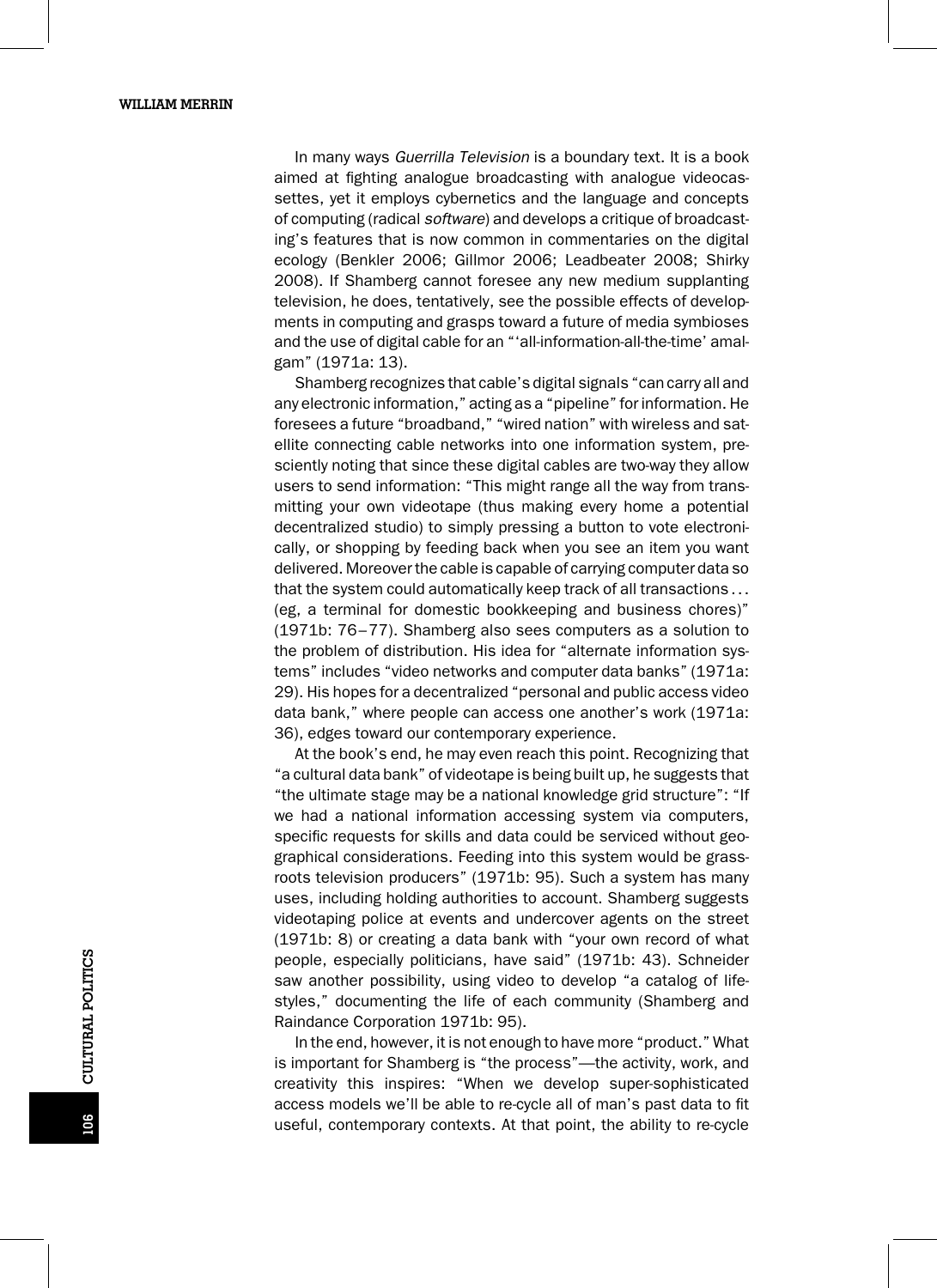information, we'll have a true information ecology" (1971b: 18). Appropriately for Shamberg's cybernetic McLuhanism, the point of media production, distribution, and access is not passive consumption but ongoing, participative feedback.

#### TOP VALUE TELEVISION

To date, the most detailed discussion of the American video-activist tradition is found in the work of Deirdre Boyle (1997), who traces this movement from the founding of Commediation and Raindance to its later activities, with a particular focus on Shamberg. Despite the success of Radical Software and Guerrilla Television in rallying the video community under one banner, it was always a divided scene, she claims, following more personal agendas: "Guerrilla television producers professed an interest in community video, but they were generally far more interested in developing the video medium and getting tapes aired than in serving a localized constituency" (Boyle 1997: 34). Shamberg's next project certainly moved away from community video as he joined with Allen Rucker and others in 1972 to found TVTV—Top Value Television—to take on broadcasting with their own documentaries.

TVTV's first two films, The World's Largest TV Studio and Four More Years, which surveyed the 1972 Democratic and Republican conventions, were praised for their innovative style, in placing themselves, the media coverage, and the convention participants center stage. Their difference from the highly packaged network coverage brought positive reviews and a perceived victory against the mainstream media. Cut into a ninety-minute film, the tapes were shown on broadcast TV in October 1972. For Boyle, however, "TVTV effectively abandoned all claims of being an alternate video group when they decided to re-edit the convention tapes for broadcast on Westinghouse television stations" (1997: 72). With cable television uninterested in funding video makers, she says, they were forced to rethink their identity as "television makers" (1997: 72).

Though their subsequent films, the 1973 Lord of the Universe and 1974 Adland, were also successful, their 1974 book The Prime Time Survey, Boyle argues, confirmed "their growing drift away from their roots" (1997: 93). It was here that they identified their own place within the contemporary video tradition as "video programming" (as producing nonfiction for broadcast) and here that they claimed, "We believe now that building an enclave within the existing system is a viable strategy for change" (quoted in Boyle 1997: 94). In a definitive break from Guerrilla Television's call for a new system, Boyle says, "the possibility of reforming broadcast television by example became TVTV's new, improved goal" (1997: 94).

Other groups tried different approaches. Ted Carpenter in Appalachia moved into cable television with Broadside TV, taking advantage of a local-programming stipulation imposed by the Federal Communications Commission (FCC) in 1969. Going on air in 1973,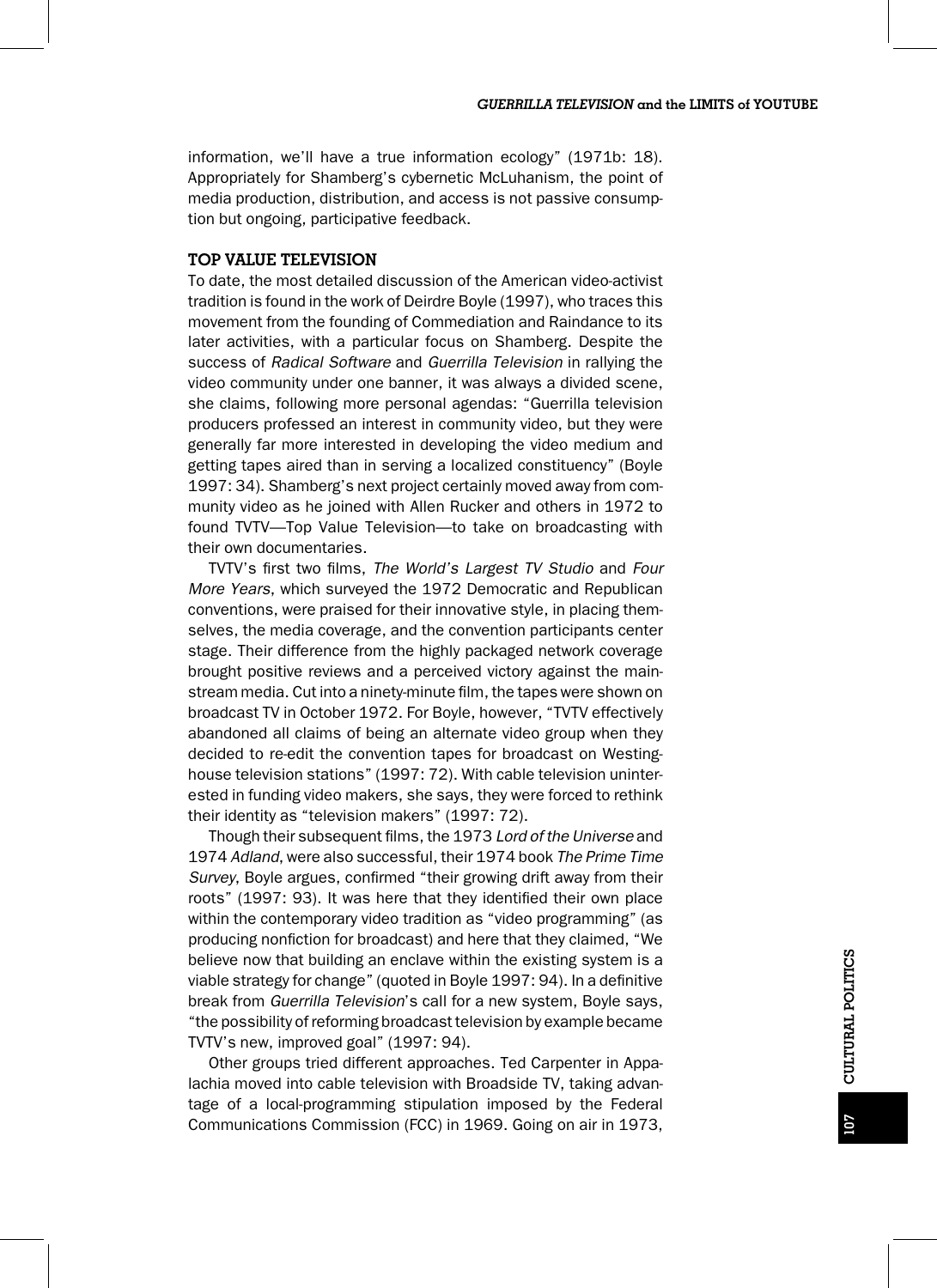Broadside at its peak provided up to twenty hours of programming a week to twelve thousand homes (Boyle 1997: 101), but the FCC's changing of the local-origination clause in 1974 led to financial difficulties and Broadside's eventual closure (1997: 96–104, 139–45). Another option was public television. At the University of Minnesota, University Community Video (UCV) broadcast its program Changing Channels on the PBS-affiliate KTCA beginning in October 1974, but by the early 1980s declining PBS support led to its shift away from program making toward video art.

With cable and public-access television unavailable, TVTV continued to produce for broadcast television. However, the networks' incorporation of their stylistic innovations and their own "drift into entertainment programming" meant the distinctiveness of TVTV began to be lost (Boyle 1997: 153–54, 160). Its 1976 film TVTV Looks at the Oscars mixed scripted, dramatic footage with documentary, and subsequent films, such as its drama Super Vision (1976– 77) and its NBC comedy pilot The TVTV Show (1977), went further. NBC's rejection of TVTV's pilot marked its end as a media concern, and the company closed within a few years. Its drift into the mainstream seemed sealed with the subsequent Hollywood success of Shamberg as a film producer, whose credits include A Fish Called Wanda (1988), Pulp Fiction (1994), Get Shorty (1995), Matilda (1996), Gattaca (1997), Man on the Moon (1999), Erin Brockovich (2000), and World Trade Center (2006) and whose production companies include Jersey Films (with Danny DeVito) and Double Feature Films. The author of Guerrilla Television had become a key player in "the beast."

Boyle gives several reasons for TVTV's failure (1997: 190–208). She sees it as following the broader failure of the counterculture and its ideals and institutions when faced with reality and the more conservative climate of the 1970s. Its movement into broadcast production alienated its countercultural support, while the mainstream media's assimilation of its innovations saw a convergence toward a shared center. It also fell victim to a changing television landscape. The movement of cable away from public-access commitments, the rise of commercial cable services during the 1980s, and the increasing marketization and privatization of public television under Ronald Reagan meant the hoped-for cable-TV video revolution stalled. Finally, the movement's key figures were seduced by the industry they once opposed.

Boyle's account ends in 1997 with the incorporation of the movement's interest in ordinary people in "reality television." Though she argues that the 1980s saw a resurgence of community video making with the increasing availability of consumer video equipment, the examples she gives have had only a limited audience. She notes that the footage of the Rodney King beating in 1991 showed the medium's potential as a weapon against authority, but at the time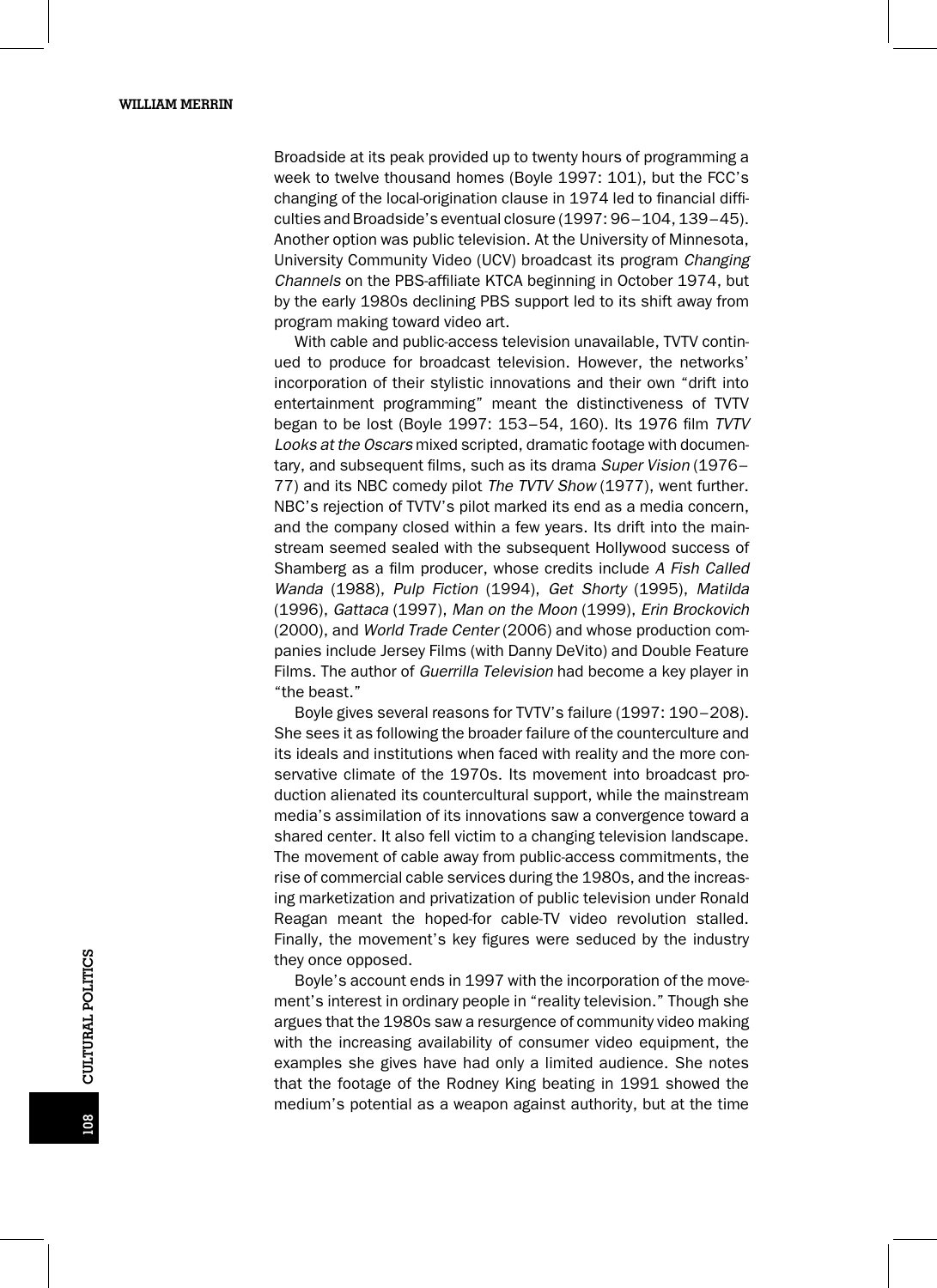she was writing this too was only a limited possibility. Within a few years, however, all this would change.

### "BROADCAST YOURSELF"

Sony's 1960s portapak revolution was extended with the launch of commercial "camcorders" in the 1980s, and by 1985 a number of companies were offering camcorders using full-size videocassettes. By 1995 Sony, JVC, Panasonic, and others helped launch digital video (DV), and within a few years a range of cheap digital cameras were available. The contemporary video revolution, however, owed more to developments in other technologies. The rise of cheap broadband made web-video watching easier; "third generation" wireless technology brought mobile phones with video cameras, multimedia capacity, and Internet connectivity; and new Web 2.0 platforms made the uploading, storage, and sharing of personal content easier.

Before YouTube's launch in November 2005, posting videos online was difficult. Its ease of uploading and easy interface attracted users, and it soon became the dominant provider of online video in the United States and the United Kingdom. Acquired by Google in November 2006 for \$1.65 billion, YouTube was rated by comScore in May 2011 to be the top online-video service, with 147.158 million unique US users that month compared to 60.369 million for VEVO, 55.482 million for Yahoo! sites, and 48.189 million for Facebook (Rao 2011). Nielsen's May 2011 ratings give YouTube a similar dominance, with 111.782 million unique US users against 36.384 million for VEVO, 29.218 million for Facebook, and 26.195 million for Yahoo! (Rick 2011). Alexa (2010b) ranks YouTube as the third most visited website on the Internet, behind Google and Facebook.

YouTube's tagline "broadcast yourself" succinctly explains its appeal and importance. Video production and sharing has become a central element of the new "participatory culture." This world of peer-to-peer me-casting, user-generated content, and sharing has attracted much commentary, divided primarily between liberal defenders of the empowered individual contributing toward culture (Benkler 2006; Gillmor 2006; Leadbeater 2008; Shirky 2008) and conservative critics of the quality of this participation (Keen 2008; Siegel 2008). What has not yet been considered is whether these developments fulfill the hopes of that cybernetic McLuhanism that agitated for this transformation.

In an e-mail interview with the author in 2009, Shamberg stood by Guerrilla Television: "I find the jargon of the book embarrassing now, but not the ideas, of which I'm proud." In particular, he recognizes a more complex contemporary media ecology:

The media is a parallel environment just like the physical one that grows and mutates on its own. I think you need to look no further than iPod apps, Facebook and Twitter to see that new media forms, like life forms, keep springing up organically. The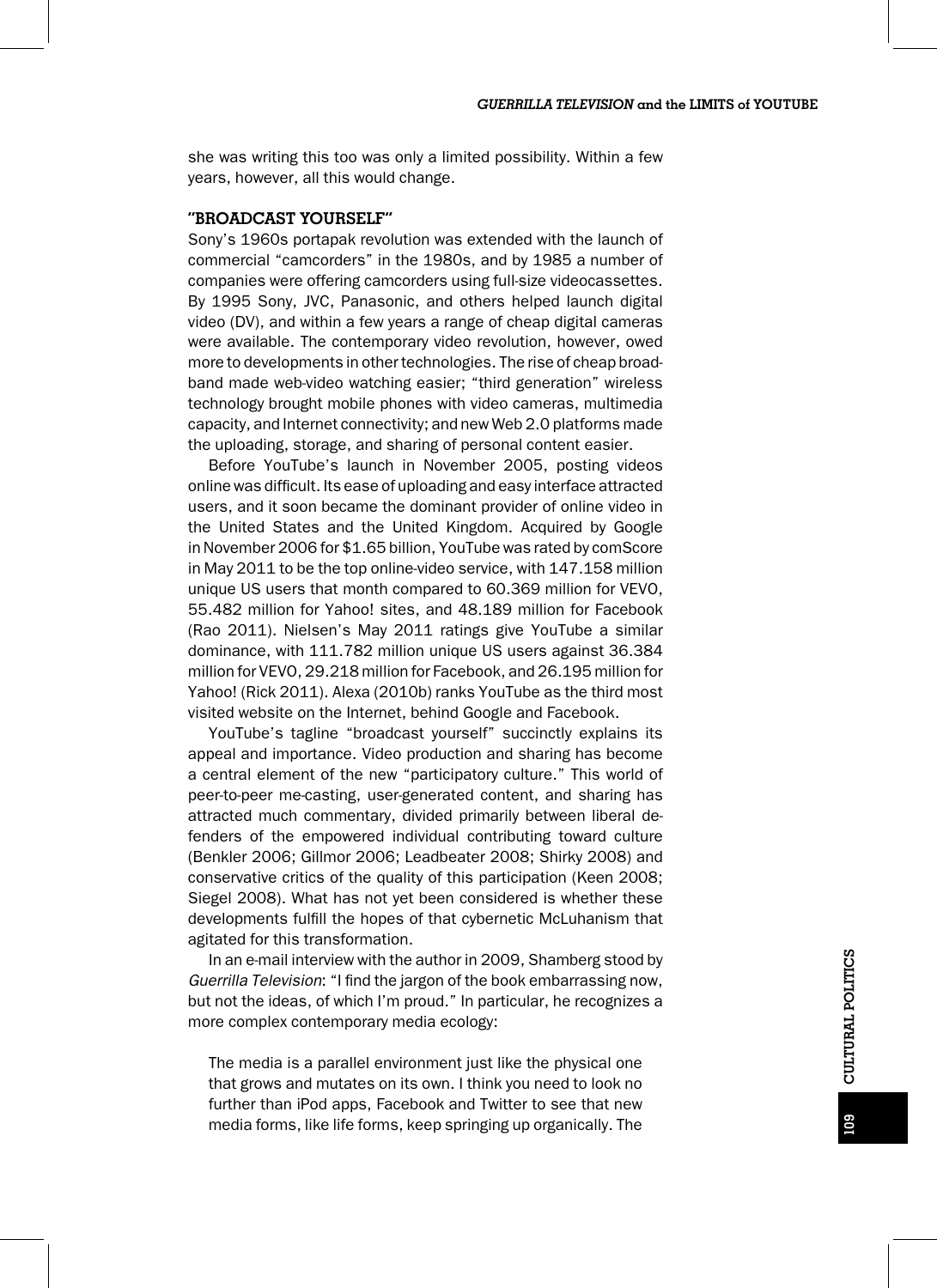great thing is that, like Guerrilla TV, the corporations can't control it. What I saw correctly is that we were democratizing the means of production. What I didn't see was that you also had to democratize the means of distribution. I should have invented YouTube but there was no technology even to suggest it.

Shamberg is positive about digital media. "Facebook, Twitter, blogs, Flickr etc. is exactly what I was talking about in making media two way and empowering people...only better." More information is available, and the capacity to respond politically is increased, but what is "more important" is the simple ability to produce: "The act of communicating is empowering whether or not people are being heard." Social media, he says, are an entertainment form "where just doing it has an intrinsic satisfaction. Everyone wants a stage." The impulse to make a movie, tweet, or blog is important: "It gives everyone a feeling that they have a place in the world." As Guerrilla Television argued, feedback is healthy, individually and collectively.

For Shamberg, this participation is the key. "Today's model is great because anyone can be seen. What's less clear is what the economic model is but that is irrelevant to the vibrancy of the medium." Economics is significant only in terms of facilitating participation: "The underlying factor for online isn't just the means of transmission but it is the increasing low cost of server capacity. Massive amounts of information can be stored and accessed at ever lower prices. So imagine that trend continues and there are more efficient and portable ways of displaying it." Overall, Shamberg's feeling about the takeoff of digital media is overwhelmingly positive: asked if the reality of everyone having his or her own video camera has lived up to what he hoped for, he replied, very simply, "It's better."

Shamberg's Guerrilla Television is one of the most important works of media theory of the 1970s, and its neglect highlights the limited vision of the mainstream discipline and its textbooks. Shamberg's significance lies first of all in his development of the most systematic media-ecological philosophy to date, and his use of it to ground a critique of the broadcast model has since become widespread in the key texts of the contemporary digital participatory culture. His emphasis on the need for and positive effects of feedback, his call for the democratic development of productive capacity, and his faith in ordinary people and their creative empowerment and selfexpression not only presage later developments in digital media, but they are also one of the most significant theoretical bases for those developments. Guerrilla Television is the seminal text of the usergenerated-content revolution.

It is, nevertheless, a text with limitations, remaining disinterested in political issues and more traditional sociological and economic analyses. Its analysis of broadcast media's power, effects, and unifying capabilities appears simplistic in the light of later audience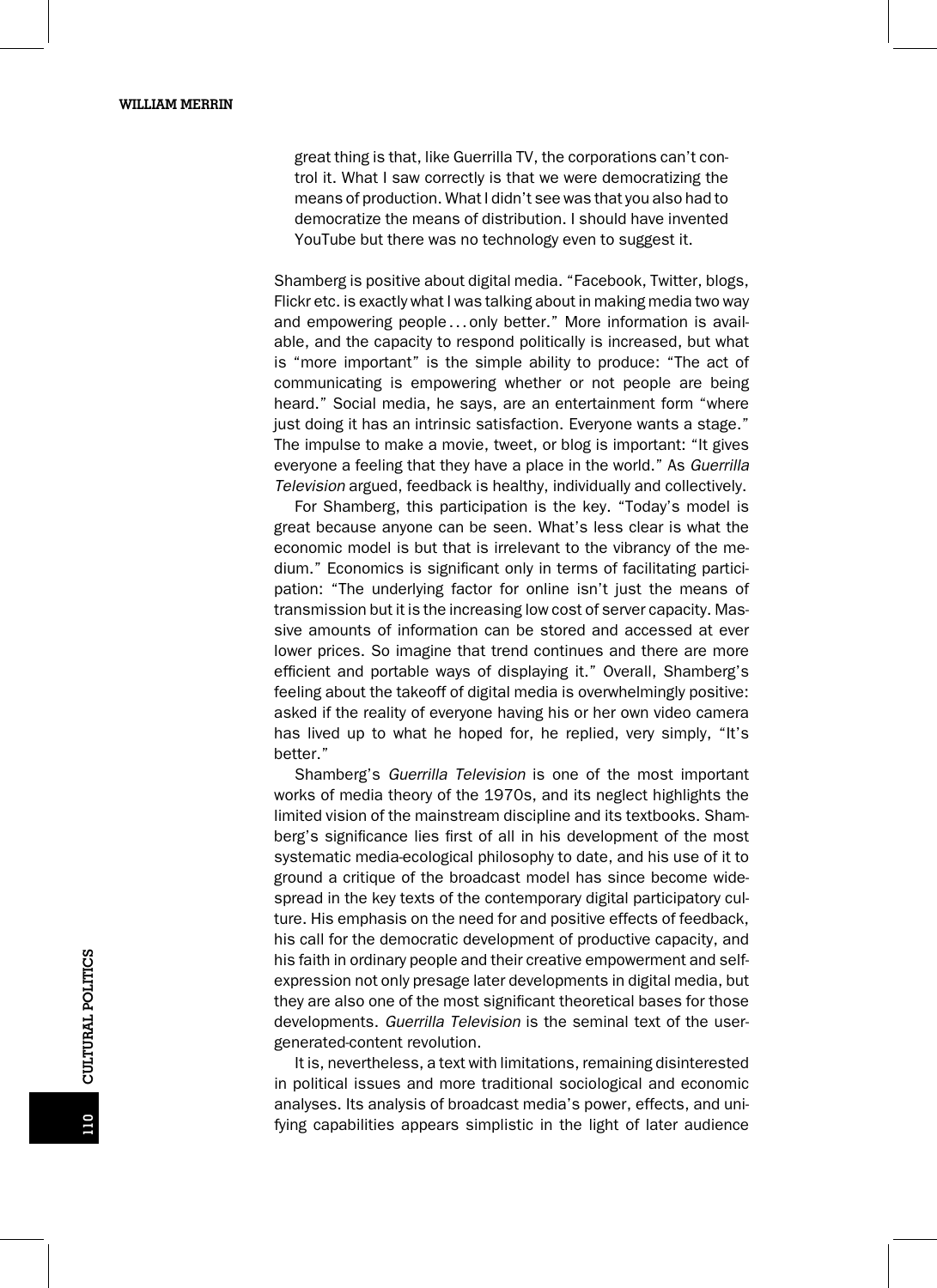research, though it remains important at the level of form as an ecological analysis of the dominance and unilaterality of the broadcast model. More troubling, however, is the countercultural faith that video participation would inevitably follow its ideals of community expression.

In many ways Shamberg's past and present optimism is justified. Activists have employed cheap video and the ability to disseminate material globally to combat injustices. The Israeli human rights group B'Tselem began a project in January 2007 to distribute video cameras to Palestinians in the West Bank to document the daily abuses, and in July 2008 a seventeen-year-old resident's footage of an Israeli soldier shooting baton rounds point-blank at a blindfolded and cuffed Palestinian prisoner was picked up by the world's media (McCarthy 2008). Similarly, in June 2009 a video of the killing of Neda Agha-Soltan by Iranian security forces achieved global prominence when it was shared on the Internet, while in 2010 Mehdi Saharkhiz developed a one-man video channel collecting and broadcasting footage of Iranian demonstrations and their violent suppression, internationally embarrassing the government (Weaver 2010). On a smaller scale, in 2007 the residents of the Andover Estate in Islington, London, were able to respond to their portrayal in the ITV program Ann vs. the Hoodies by hiring a filmmaker to produce and post their YouTube film "Beyond the Hoodie" (Golding 2007).

Though many examples can be found of communities using video for self-expression, the reality of the democratization of video making is not always so positive. In Hartlepool, England, in July 2007, for example, disabled fifty-year-old Christine Lakinski fell ill and collapsed on her way home. She was assaulted by three men, one of whom "tried to rouse her by throwing a bucket of water over her, before urinating on her and covering her with shaving foam." He reportedly shouted "this is a YouTube moment" as the incident was filmed on a mobile phone (BBC 2007). Clearly, while positive community uses of video can be found, there is nothing in the medium that necessarily determines such a use.

Shamberg's communalist hopes may seem naive when faced with the use of video for frivolous ends, such as piano-playing cats, or more offensive purposes, such as child abuse or right-wing hatemongering, but what remains defensible is his underlying cybernetic philosophy and its fundamental belief in the expressive potential and benefits video offers individuals traditionally denied this possibility. As such, it serves as a corrective to a debate polarized between liberal champions of participation in the "networked public sphere" (Benkler 2006: 242) and conservative critics of poor-quality contributions. For Shamberg, self-expression is intrinsically healthy: his is a philosophy prepared to defend the value of ordinary people's video productions and experiments. Guerrilla Television, however, does more than anticipate and justify later developments in video production and participation; it also helps us, as Jenkins suggests,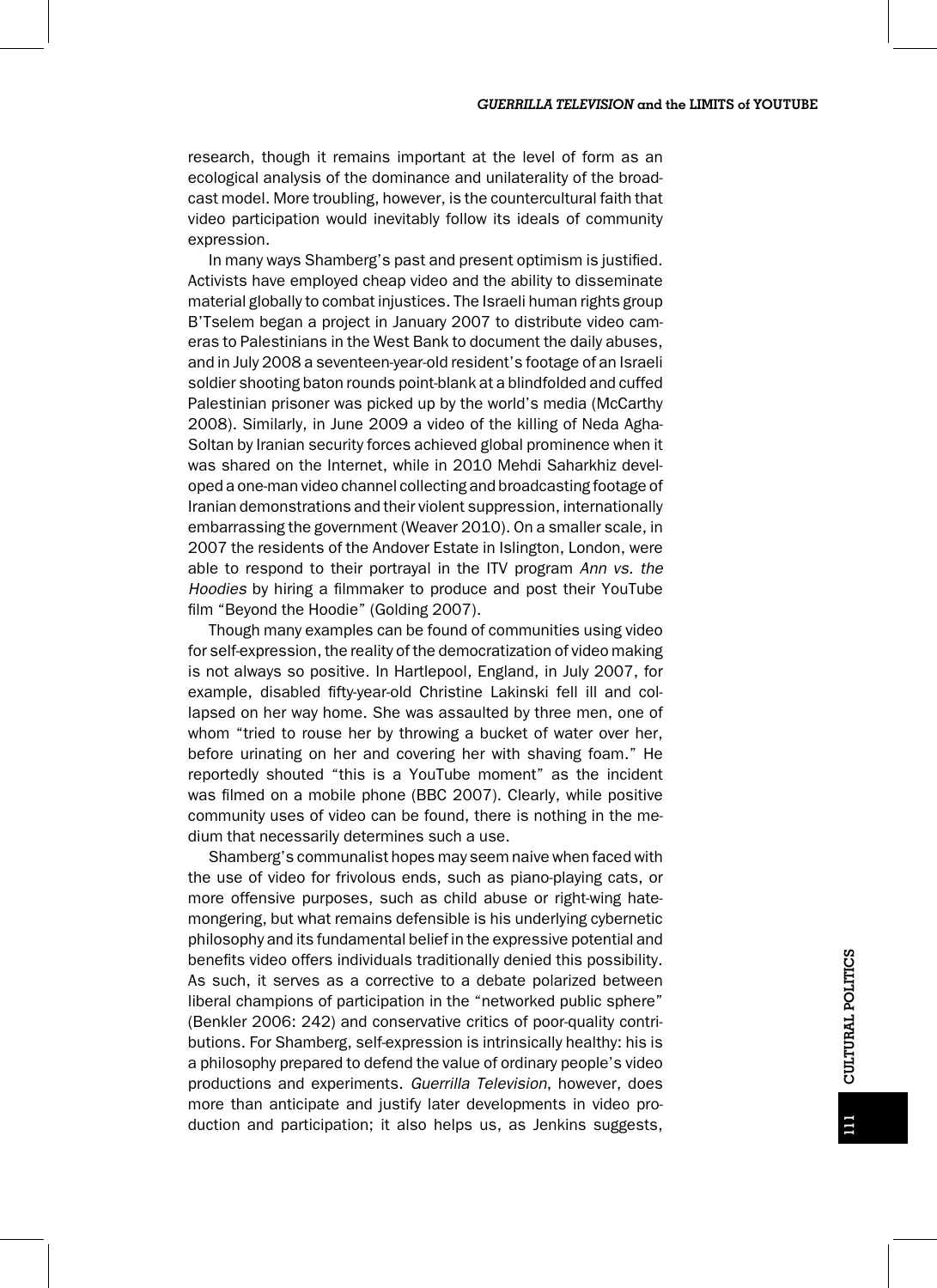reflect on and evaluate their contemporary forms. In particular, Shamberg's arguments about the need for diversity and individual control have important implications for our understanding of the contemporary digital ecology.

Shamberg's ecological approach emphasizes the need for a diversity of producers and opinions, and YouTube's use as a platform for user-created content certainly seems to achieve this diversity. His contemporary enthusiasm for the service is understandable: in addition to its open access, it offers a broad range of voices. The variety of uses, ideas, opinions, and subject matter is far greater than anything offered by commercial broadcasters, whose content is demographically crafted, editorially controlled, and professionally created to adhere to accepted conventions of production style, genre, narrative, and so on. The problem arises instead at the level of form.

As Albert-László Barabási and Réka Albert's (1999) analysis of "preferential attachment" highlights, successful nodes on the Internet are favored more than unsuccessful ones, attracting more links in a circle that is vicious for their competitors. Hence it is possible for a small number of sites to dominate within their niche, with early competition falling away over time (who today remembers the auction site QXL or Amazon's own auction pages?). It is precisely this position that YouTube has achieved in English-language web video, with its spread through the web increased by the ease of linking and of embedding video on blogs and social network sites. The growth of the new information structures of the Internet, therefore, has seen the growth of new "beasts" that dominate the online ecology. While at the level of content YouTube and other Web 2.0 services constitute more democratic and publicly open information structures than those available to individuals in the broadcast era, at the level of form they remain private, controlled services whose self-reinforcing online success leads to a dominance that potentially goes further than that of the more geographically limited broadcast "beasts."

YouTube's position is obviously reinforced by its ownership by one of the most important multinational digital corporations, Google Inc. The US Google site is ranked by Alexa (2010a) as the most visited site in the world, while many of its subsidiaries rank in the global top hundred. Google is one of the strongest forces in the contemporary digital ecology, with first-quarter 2011 revenues of \$8.58 billion, up 27 percent on first-quarter 2010 figures. Sixty-nine percent of its total revenue (\$5.88 billion) comes from Google-owned sites, a rise of 32 percent over first-quarter 2010 figures (Google Investor Relations 2011). Separate figures for YouTube are not available, but it is accepted that it runs at a loss, though the estimate of this loss varies (Metz 2009) and the company publicly claims that it expects a profit soon (Waters 2010).

With pressure for a return on its investment, Google has significantly transformed YouTube, turning it away from its earlier emphasis on user-generated content to realign it with the broadcast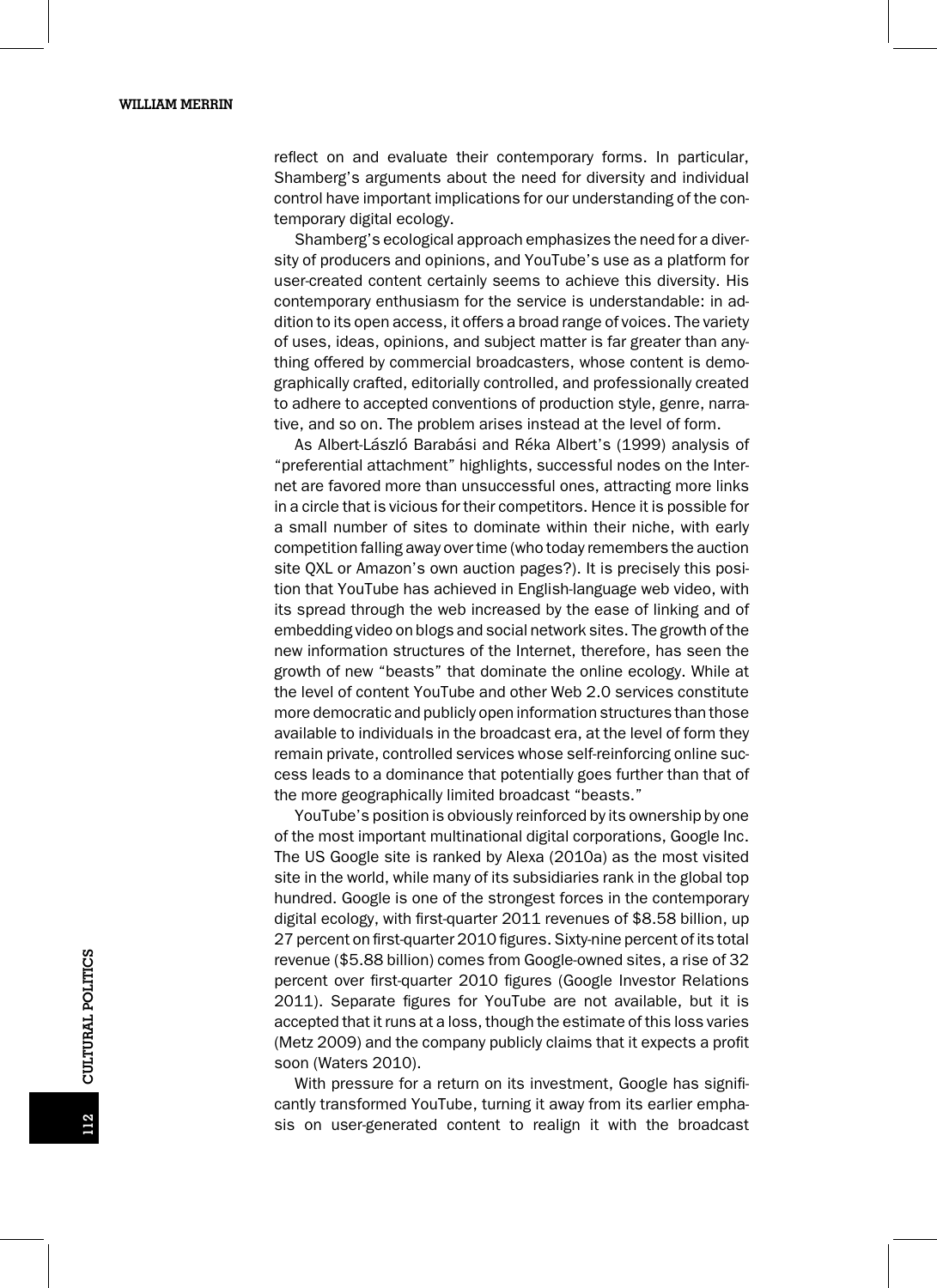industries and adopt broadcast-era strategies of monetization. These include paid-for advertising and deals with film and television companies and the music industry to serve now as an online platform for professionally produced broadcast content (see Barnett 2009; Helft 2010; Stone and Barnes 2008; Sweeney 2009). Seen in this light—as the subsidiary of a global corporation, dominating web video and increasingly aligned with and delivering the products of broadcast media companies—YouTube has little in common with either the countercultural spirit of the video movement or the decentralized and diverse information structures it hoped would emerge and resembles more the very "beast" Shamberg attacked in 1971.

Alongside the issue of diversity, therefore, is the related issue of control. Shamberg was clear about the need for control over the means of production and distribution, and on one level, as he suggests today, the spread of cheap video cameras and the free hosting services of YouTube appear to more than fulfill his hopes for a grassroots information network. The reality, however, is more complex.

To understand why, we need to expand Shamberg's cybernetic McLuhanism to take into account what might be called the *deep* materiality of the medium. Both the McLuhanist emphasis on the sensory relations established by the form and the cybernetic emphasis on its ecological relationships overlook key elements of the medium: in particular, its internal construction. Social constructionist approaches were perhaps the first to consider this, in their exploration of design decisions and the social values built into technologies (Bijker et al. 1987; MacKenzie and Wajcman 1985), but their opposition to technological determinism meant that they were unable to theorize technological efficacy. With the rise of digital media, whose form and user experience was more complex, commentators began to emphasize the role of the internal form and of "layers."

Lawrence Lessig (1998), for example, emphasizes the significance of the underlying "architecture" of networked communication, arguing that just as real-world activity is limited by specific "constraints," so online activity is limited by "code"—by the architecture of the software and hardware itself. Employing Yochai Benkler's concept of "layers," Lessig examines the architecture of communication systems, distinguishing the "physical" layer (e.g., the computer and wires), the "logical" or "code" layer (e.g., the code that makes the hardware run), and the "content" layer (the material that gets sent and consumed). "These three layers function together to define any particular communications system," he argues, and "each of these layers in principle could be controlled or could be free" (Lessig 2001: 23). For example, whereas Speakers' Corner in London is a noncontrolled physical space where the language (code) is open and the content is free, Madison Square Garden in New York City is a privately owned space, and so even if the code and content are free, the physical level remains controlled. With the telephone, the physical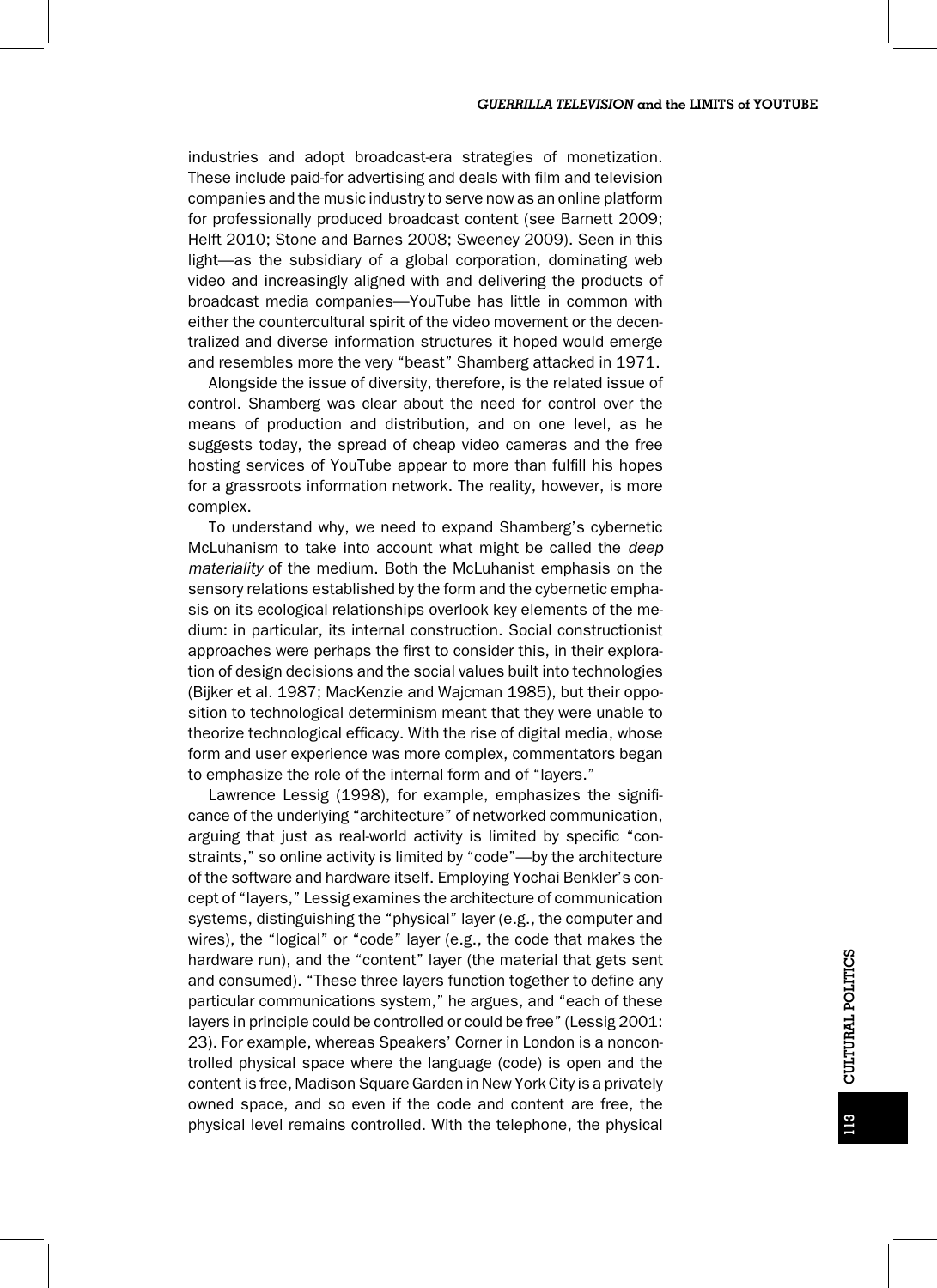and code layers are owned and controlled, though the content of one's speech is free, whereas with television, film, newspapers, and radio the physical, code, and content layers are all controlled by those who own the system (Lessig 2001: 23–25).

Following this model, YouTube is less free than ordinarily thought. The physical, hardware layers of video production and the computers we use for uploading are owned by us, but Internet service providers, or ISPs, own the network connections, and Google Inc. owns You-Tube's server farms, so this layer remains controlled. Google Inc. also owns the code layer: the software running the site and the code stored in and running over its servers, the videos themselves. Even the content layer retains only a relative autonomy. Videos must adhere to technical standards such as length and also conform to social standards; copyrighted material or images "flagged as inappropriate" by the user community or by external authorities may be removed. YouTube's list of unacceptable content is detailed (You-Tube 2010b) and, while defensible, nevertheless highlights the company's ultimate control over the layer.

Though YouTube presents a relatively benign public face, allowing most material on its site and currently serving as an effective host for many political and activist videos, this does not justify complacency. YouTube is not a static site: it has changed since its 2006 purchase, increasingly allying itself with broadcasting concerns, and it has changed its policies to serve this new partnership, massively stepping up its Content ID copyright scanning and boasting that it now "scans over 100 years of video every day" (YouTube 2010a).

On issues of direct economic concern to itself, therefore, YouTube readily asserts its control over its users and content, and one would expect all the digital "beasts" to operate similarly either to protect their own interests or to collude in broader actions against political threats. Hence on April 29, 2011, on the day of Prince William's wedding, and in the light of a wave of recent student protests in London that caused concern for the authorities, it was reported that Facebook had deleted dozens of profiles set up by anti-austerity campaigners such as UK Uncut trying to organize demonstrations in the capital against government plans. A Facebook spokesperson denied any political motivation, claiming instead that the sites "just hadn't been registered properly" (Malik 2011).

Perhaps the clearest example of how such control might be systematically applied was the December 2010 "cyberwar" against Wiki-Leaks in which, following its release of US diplomatic cables, the site came under sustained (possibly state-backed) distributed denial-ofservice (DDOS) attacks, while US political pressure on private companies led to the withdrawal of cloud-hosting services by Amazon, the removal of its domain name by EveryDNS, and the decision by PayPal, MasterCard, and Visa to withdraw donation facilities (Leigh and Harding 2011). In this context, Amazon's collusion is most significant,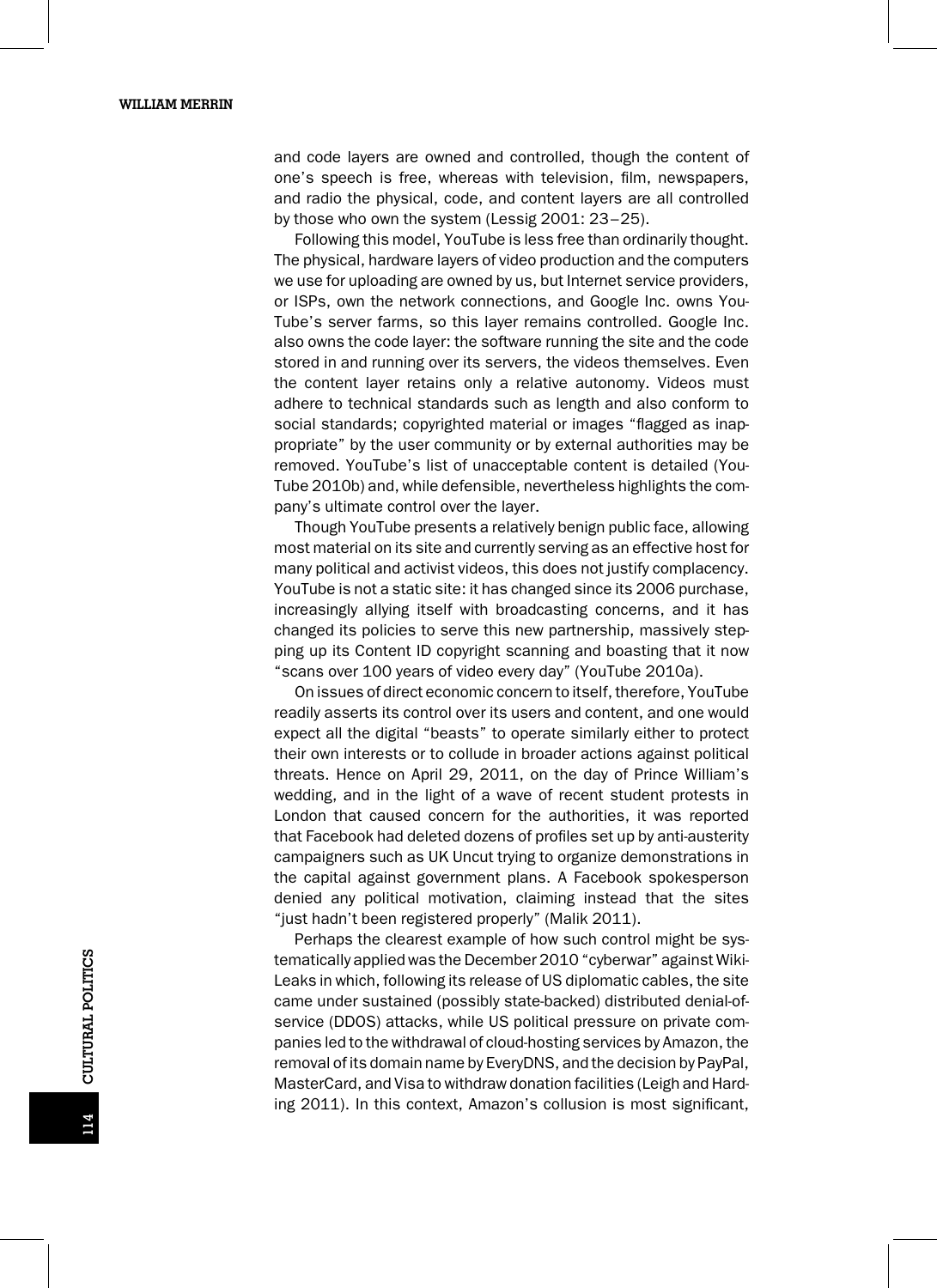clearly demonstrating the lack of neutrality of private hosting "platforms."

The question of how the problems of monopoly and control can be countered is beyond the scope of this essay, but the issue is fundamental. I have argued that Shamberg's 1971 ecological critique of information structures and their health is central to understanding the operation of digital-era media and the ambiguous benefits of Web 2.0 services, but it can also help us understand how to defend against the new "beasts." WikiLeaks' own response to the attacks demonstrated an ecological perspective as it continually moved its location to other servers to remain active. WikiLeaks moved to Amazon's EC2 servers since they were large enough to survive the DDOS attacks, and when it lost those servers, together with its domain name, it shifted to an alternative address, www.wikileaks.ch, registered in Switzerland but hosted in a Swedish bunker (Leigh and Harding 2011: 206). Similarly, the creation of hundreds (and later thousands) of "mirror" sites used the decentralized power of the network to create a multiplicity of sources, fighting attempts to remove the information by its proliferation within the media ecology. Diversity, therefore, became a defense against control.

Even these responses don't solve all the problems, as we remain indebted to the existing infrastructure and to ISPs and their servers, but there might be ways of introducing more diversity even here. In a 2010 speech, Columbia University law professor Eben Moglen described the "architectural revolution" of online experience, from the original peer-to-peer network, through the dominance of a clientserver architecture, to contemporary cloud computing, tracing the disempowerment of users and their loss of control over their own information:

So we built a network out of a communications architecture designed for peering which we defined in client-server style, which we then defined to be the dis-empowered client at the edge and the server in the middle. We aggregated processing and storage increasingly in the middle and we kept the logs that is, info about the flows of info in the Net—in centralized places far from the human beings who controlled or thought they controlled the operation of the computers that increasingly dominated their lives. This was a recipe for disaster. (Moglen 2010)

The result, Moglen says, is a society based on services-for-spying: on "unfree services delivered in unfree ways really beginning to deteriorate the structure of human freedom," sold to us on the basis of "perceived convenience," given the complexity of controlling our own web experience. Hence his solution is one's own computing infrastructure: "What do we need? We need a really good webserver you can put in your pocket and plug in any place." This is, he says, "a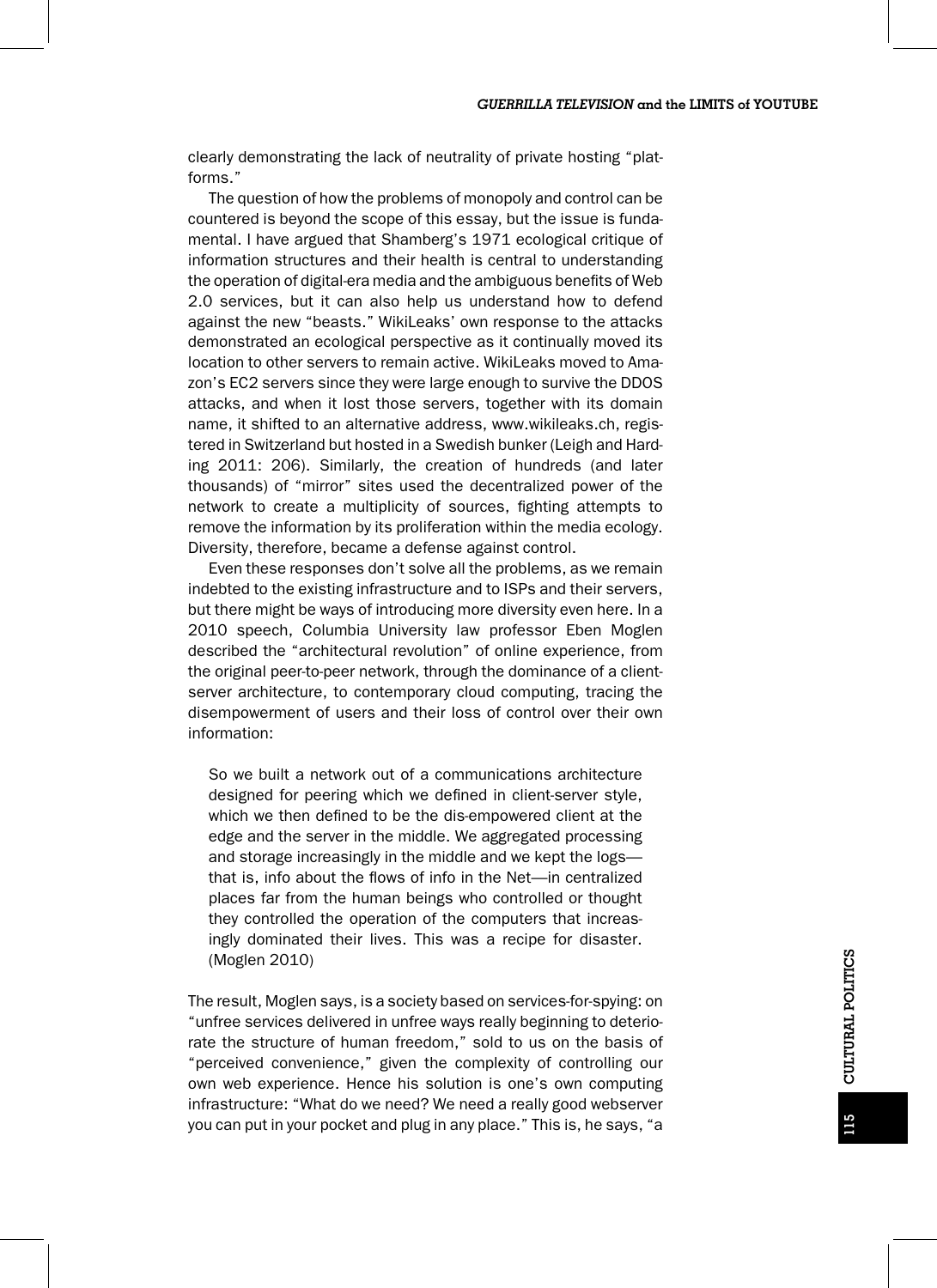technical challenge incrementally attainable by extension from where we already are that makes the lives of the people around us and whom we care about immediately better." "The direction in which to go," he concludes, "is freedom using free software to make social justice." In February 2011 Moglen formed the FreedomBox Foundation, organizing a community project to develop, design, and promote "a personal server running a free software operating system, with free applications designed to create and preserve personal privacy" (FreedomBox 2011).

If Moglen's ideas seem familiar, that is because they are an extension of that same democratic and populist spirit that drove the video activists and alternative media practitioners of previous decades, updated now for a different technical and political terrain. They resonate well with Shamberg's ideals in Guerrilla Television as an ecological response to the problem of diversity and individual control. They raise a hope that against the "beasts" of the digital era other information structures might survive and prosper; that a life-enhancing, healthy media system might be created; and that one day we might be talking about YourTube and not YouTube.

#### NOTE

1. Guerilla Television was written by Michael Shamberg based on the ideas of the members of the Raindance Corporation, hence his joint attribution of authorship. It has two parts: the "Metamanual" and the "Manual," each of which has its own pagination, so I've referenced each part separately.

#### REFERENCES

- Alexa. 2010a. "Google.com." www.alexa.com/siteinfo/google.com. Accessed October 10, 2010.
- ———. 2010b. "YouTube.com." www.alexa.com/siteinfo/youtube .com. Accessed October 10, 2010.

Anderson, Chris. 2006. The Long Tail: How Endless Choice Is Creating Unlimited Demand. London: Random House Business Books.

- Barabási, Albert-László, and Réka Albert. 1999. "Emergence of Scaling in Random Networks." Science 286 (5439): 509–12.
- Barnett, Emma. 2009. "YouTube Music Industry Video Agreement Is 'a Landmark Deal.'" Telegraph, September 3, www.telegraph.co .uk/technology/google/6128362/YouTube-music-industry-videodeal-is-a-landmark-deal.html.
- Bateson, Gregory. 2000. Steps to an Ecology of Mind. Chicago: University of Chicago Press.

BBC 2006. "YouTube Hits 100M Videos per Day." BBC News Online, July 17, news.bbc.co.uk/1/hi/technology/5186618.stm.

———. 2007. "Man Jailed for Urinating on Woman." BBC News Online, October 26, news.bbc.co.uk/1/hi/england/tees/7063 366.stm.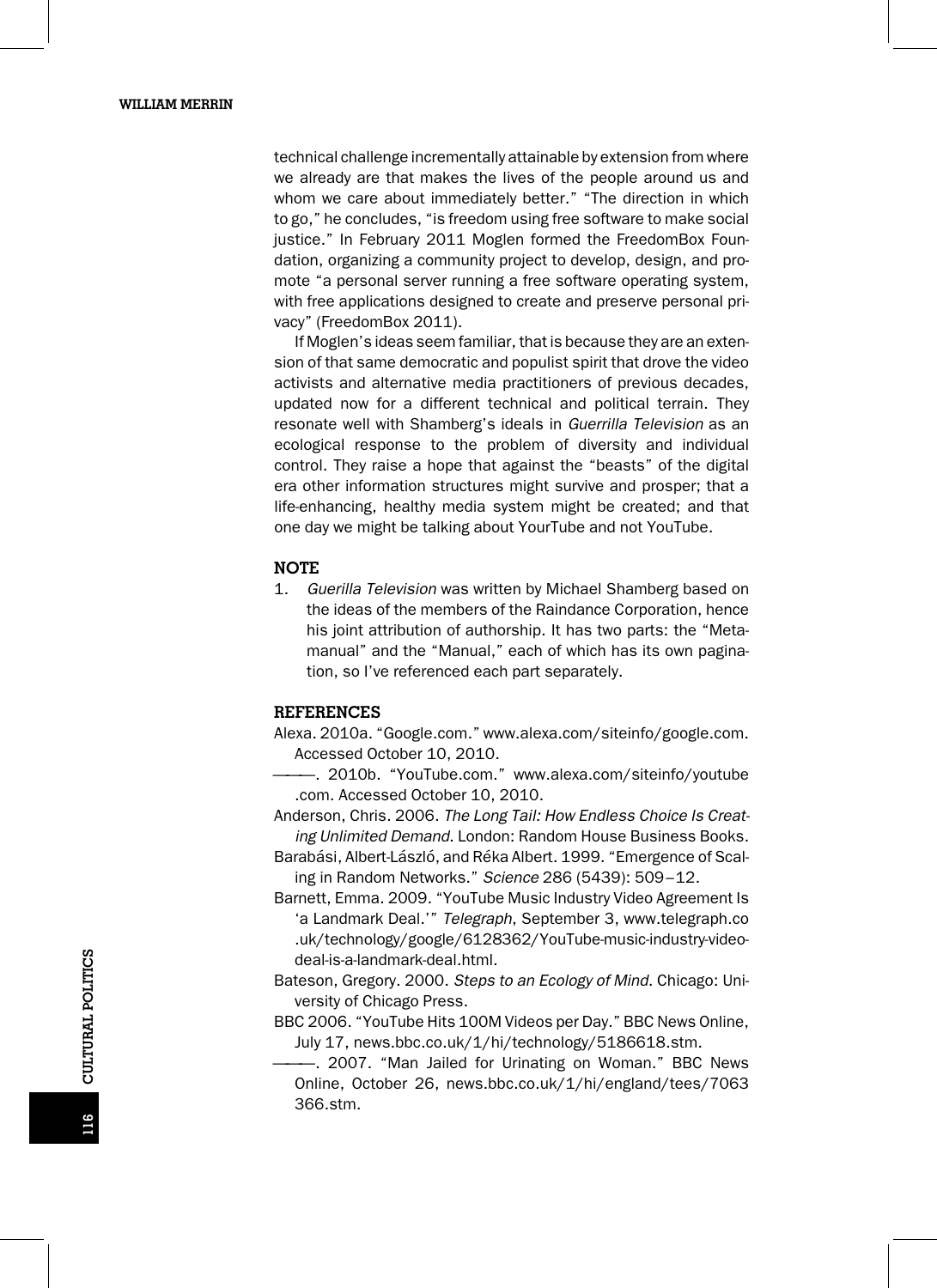-. 2010. "YouTube at Five-- 2 Bn Views a Day." BBC News Online, May 17, news.bbc.co.uk/1/hi/technology/8676380.stm.

- Benkler, Yochai. 2006. The Wealth of Networks: How Social Production Transforms Markets and Freedom. New Haven, CT: Yale University Press.
- Bijker, Wiebe E., Thomas P. Hughes, and Trevor Pinch, eds. 1987. The Social Construction of Technological Systems: New Directions the Sociology and History of Technology, Cambridge, MA: MIT Press.
- Boyle, Deirdre. 1997. Subject to Change: Guerrilla Television Revisited. Oxford: Oxford University Press.
- Bruns, Axel. 2007. "Produsage: Towards a Broader Framework for User-Led Content Creation." Snurb.info/files/produsage%20 (Creativity%20and%20Cognition%202007).pdf.
- -, 2008. Blogs, Wikipedia, Second Life, and Beyond: From Production to Produsage. New York: Peter Lang.
- Burgess, Jean, and Joshua Green. 2009. YouTube: Online Video and Participatory Culture. Cambridge: Polity.
- FreedomBox 2011. "Learn about the FreedomBox." FreedomBox Foundation, www.freedomboxfoundation.org/learn. Accessed April 2, 2011.
- Gigliotti, Davidson. 2003. "A Brief History of Raindance." Radical Software, www.radicalsoftware.org/e/history.html.
- Gillmor, Dan. 2006. We the Media: Grassroots Journalism for the People, by the People. Sebastopol, CA: O'Reilly Media.
- Golding, Michelle. 2007. "Beyond the Hoodie." YouTube video, 10:07. August 1, www.youtube.com/watch?v=-gbX\_wCHlzo.
- Google Investor Relations. 2011. "Google Announces First Quarter 2011 Results." investor.google.com/earnings/2011/Q1\_google \_earnings.html.
- Gordon, W. Terrence. 1997. Marshall McLuhan: Escape into Understanding; A Biography. New York: Basic Books.
- Helft, Miguel. 2010. "YouTube Takes a Small Step into the Film Rental Market." New York Times, January 20, www.nytimes.com/ 2010/01/21/technology/internet/21youtube.html.
- Howe, Jeff. 2008. Crowdsourcing: Why the Power of the Crowd Is Driving the Future of Business. New York: Random House.
- Hurley, Chad. 2009. "Y,000,000,000uTube." YouTube Blog, October 9, youtube-global.blogspot.com/2009/10/y000000000utu be.html.
- Jenkins, Henry. 2006. Convergence Culture: Where Old and New Media Collide. New York: New York University Press.
- -. 2009. "What Happened before YouTube." In You Tube: Online Video and Participatory Culture, edited by Jean Burgess and Joshua Green, 109–25. Cambridge: Polity.
- Keen, Andrew. 2008. The Cult of the Amateur: How Blogs, MySpace, YouTube, and the Rest of Today's User-Generated Media Are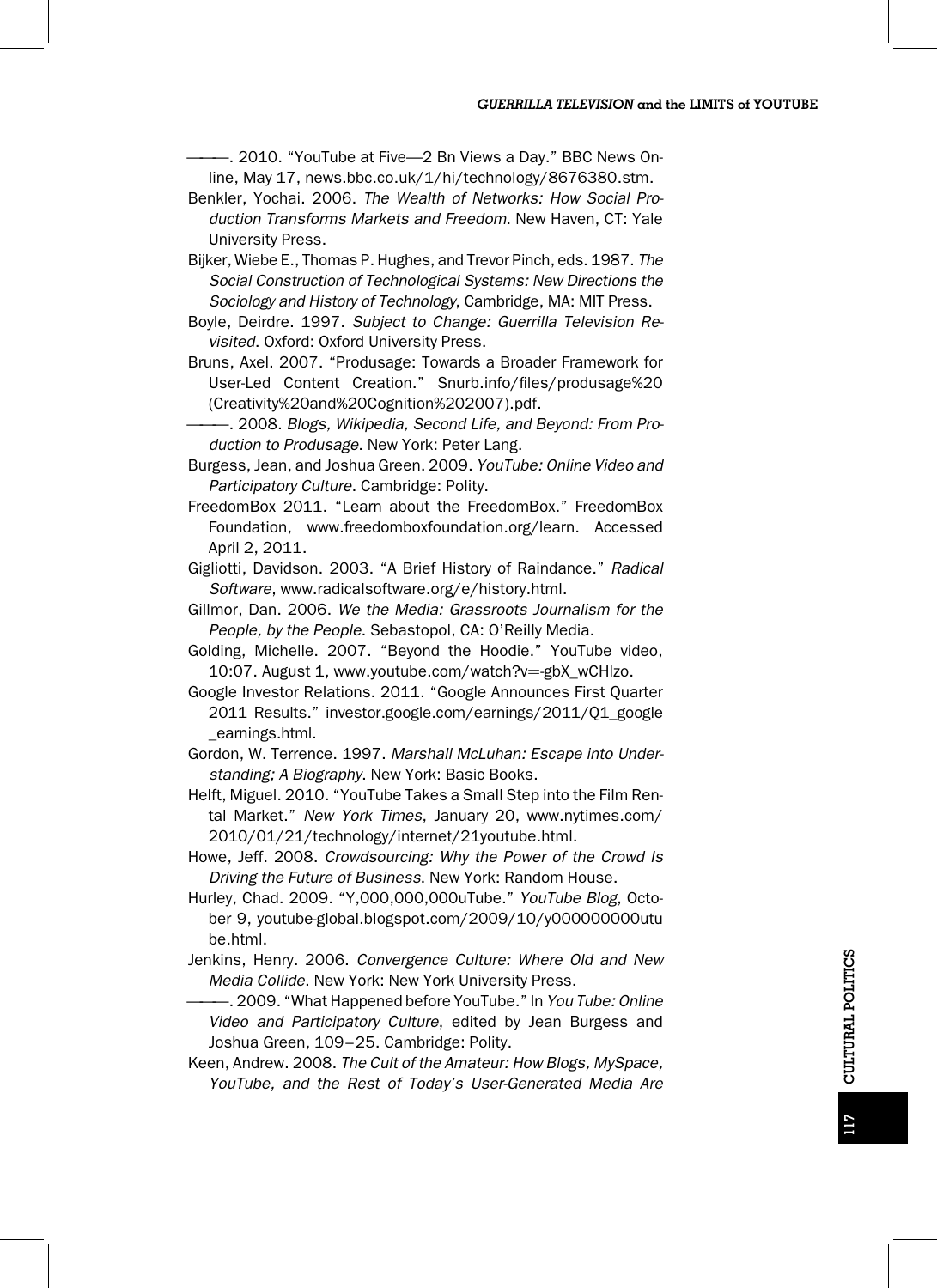Destroying Our Economy, Our Culture, and Our Values. London: Nicholas Brealey.

- Leadbeater, Charles. 2008. We-Think: The Power of Mass Creativity. London: Profile.
- Leigh, David, and Luke Harding. 2011. WikiLeaks: Inside Julian Assange's War on Secrecy. London: Guardian Books.
- Lessig, Lawrence. 1998. "The Laws of Cyberspace." Paper presented at the Taiwan Net '98 conference, Taipei, March. www.lessig .org/content/articles/works/laws\_cyberspace.pdf.
- -. 2001. The Future of Ideas: The Fate of the Commons in a Connected World. New York: Vintage.
- MacKenzie, Donald, and Judy Wajcman, eds. 1985. The Social Shaping of Technology: How the Refrigerator Got Its Hum. Milton Keynes, UK: Open University Press.
- Malik, Shiv. 2011 "Facebook Accused of Removing Activists' Pages." Guardian, April 29, www.guardian.co.uk/technology/2011/apr/ 29/facebook-accused-removing-activists-pages.
- McCarthy, Rory. 2008. "Middle East: Rights Group Hails Video as New Weapon against Israeli Army." Guardian, July 22, www .guardian.co.uk/world/2008/jul/22/israelandthepalestinians.hu manrights.
- McLuhan, Marshall. 1994. Understanding Media: The Extensions of Man. Cambridge, MA: MIT Press.
- Merrin, William. 2008. "Media Studies 2.0—My Thoughts." Media Studies 2.0 Forum (blog), January 4, twopointzeroforum.blog spot.com.
- Metz, Cade. 2009. "Google Accused of Avoiding YouTube Revenues." Register, June 18, www.theregister.co.uk/2009/06/18/ google\_youtube\_loses.
- Moglen, Eben. 2010. "Freedom in the Cloud: Software Freedom, Privacy, and Security for Web 2.0 and Cloud Computing." Speech given at the Internet Society's New York branch in New York City, February 5, www.softwarefreedom.org/events/2010/isoc-ny /FreedomInTheCloud-transcript.html.
- O'Reilly, Tim. 2005. "What Is Web 2.0? Design Patterns and Business Models for the Next Generation." O'Reilly, oreilly.com /pub/a/oreilly/tim/news/2005/09/30/what-is-Web-20.html.
- Radical Software. 2003. www.radicalsoftware.org/e/browse.html. Accessed October 10, 2010.
- Rao, Leena. 2011. "ComScore: The Average YouTube Viewer Watches Five Hours of Video a Month." TechCrunch, June 17, techcrunch.com/2011/06/17/comscore-the-average-youtubeviewer-watches-5-hours-of-videos-a-month.
- Rick, Christophor. 2011. "May 2011 Nielsen vs ComScore Online Video Numbers." ReelSEO, www.reelseo.com/2011-nielsen- comscore-online-video-numbers.